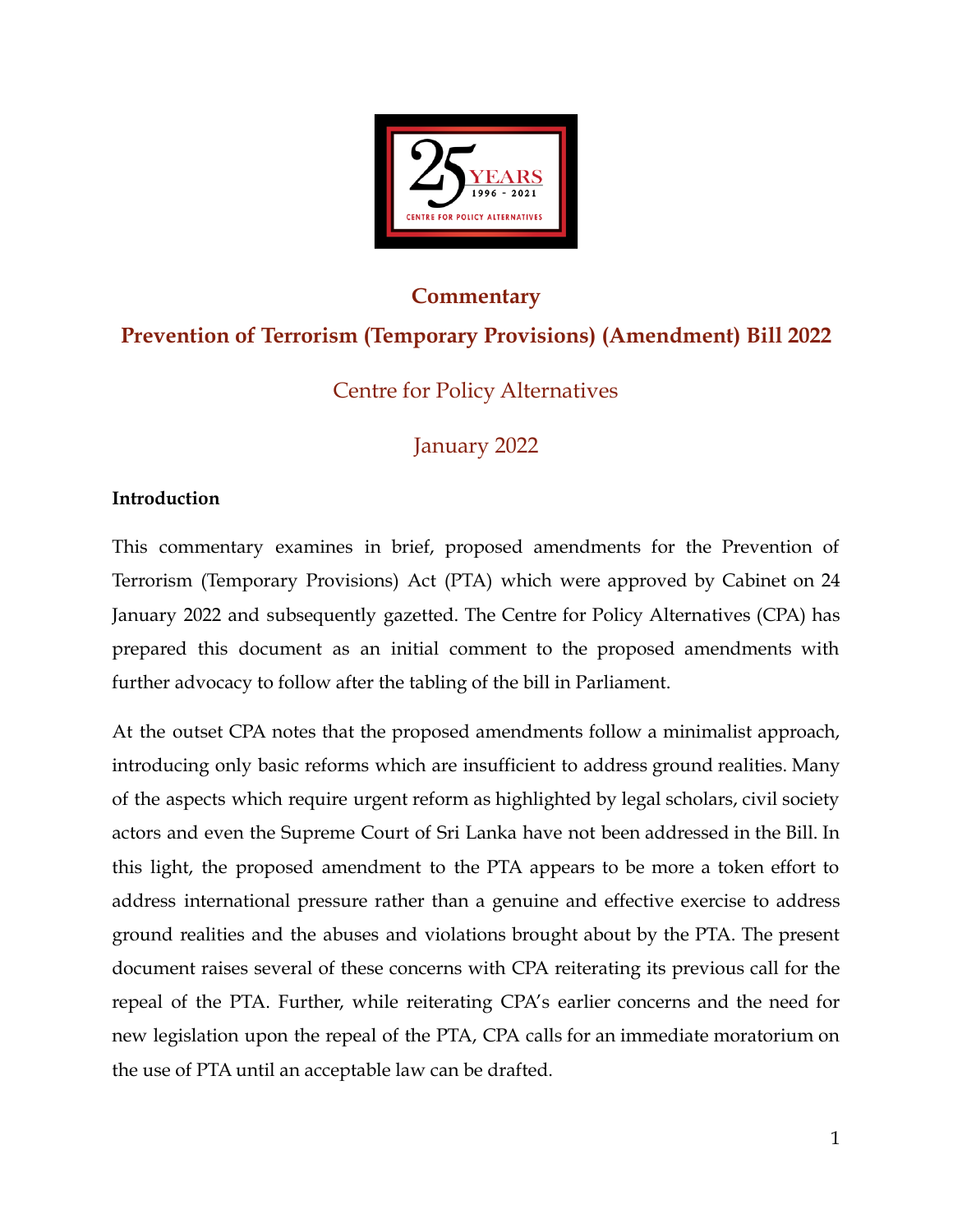**Background:** In June 2021, a Committee was appointed by the President to make recommendations to the Cabinet Sub-Committee (chaired by Foreign Minister Prof. G.L. Peiris<sup>1</sup>) to review the PTA. The Committee is chaired by Defence Secretary, General (Retd.) Kamal Gunaratne and consists of senior representatives from the Ministries of Justice, Public Security, and Foreign Affairs as well as officials from the Legal Draftsman's Department, Attorney General's Department, Police and Intelligence Services<sup>2</sup>

The Committee was tasked with deciding whether to amend the PTA or draft a new counter-terrorism law. The Committee also explored the possibility of utilising certain provisions of the Counter Terrorism Bill formulated by the previous administration.<sup>3</sup> On 15 November 2021, the first report of the Committee appointed to review the PTA was presented to President Gotabaya Rajapaksa. However, the report was not made public.<sup>4</sup> According to Foreign Minister Prof. G. L. Peiris, Cabinet approval had been granted for the proposed amendments on  $24<sup>th</sup>$  January 2022.<sup>5</sup> The Bill containing the proposed amendments was gazetted on the  $27<sup>th</sup>$  January 2022. As per Constitutional requirements, the Bill can be tabled in Parliament anytime after the lapse of one week from the date it was published in the gazette.

<sup>3</sup><sup>T</sup>TA to be amended after 43 years - Minister', Daily News (28 January 2022)  $^{2}$ PTA review Report presented to President', Ceylon Today (17 November 2021) <https://ceylontoday.lk/index.php/news/pta-review-report-presented-to-president>.

<sup>4</sup> Report of the Officers Committee appointed to review Prevention of Terrorism (Temporary Provisions) Act presented to President (Presidential Secretariat) [https://www.dailynews.lk/2022/01/28/local/271274/pta-be-amended-after-43-years-minister.](https://www.dailynews.lk/2022/01/28/local/271274/pta-be-amended-after-43-years-minister)

[https://www.presidentsoffice.gov.lk/index.php/2021/11/15/report-of-the-officers-committee-appointe](https://www.presidentsoffice.gov.lk/index.php/2021/11/15/report-of-the-officers-committee-appointed-to-review-prevention-of-terrorism-temporary-provisions-act-presented-to-president/) [d-to-review-prevention-of-terrorism-temporary-provisions-act-presented-to-president/](https://www.presidentsoffice.gov.lk/index.php/2021/11/15/report-of-the-officers-committee-appointed-to-review-prevention-of-terrorism-temporary-provisions-act-presented-to-president/)

 $1$  The Cabinet Sub-Committee chaired by the Foreign Affairs Minister also includes the Ministers of Justice, Defence, and Public Security.

<sup>&</sup>lt;sup>5</sup> 'Cabinet approves final PTA amendments' The Morning (28 January 2022) <https://www.themorning.lk/cabinet-approves-final-pta-amendments/>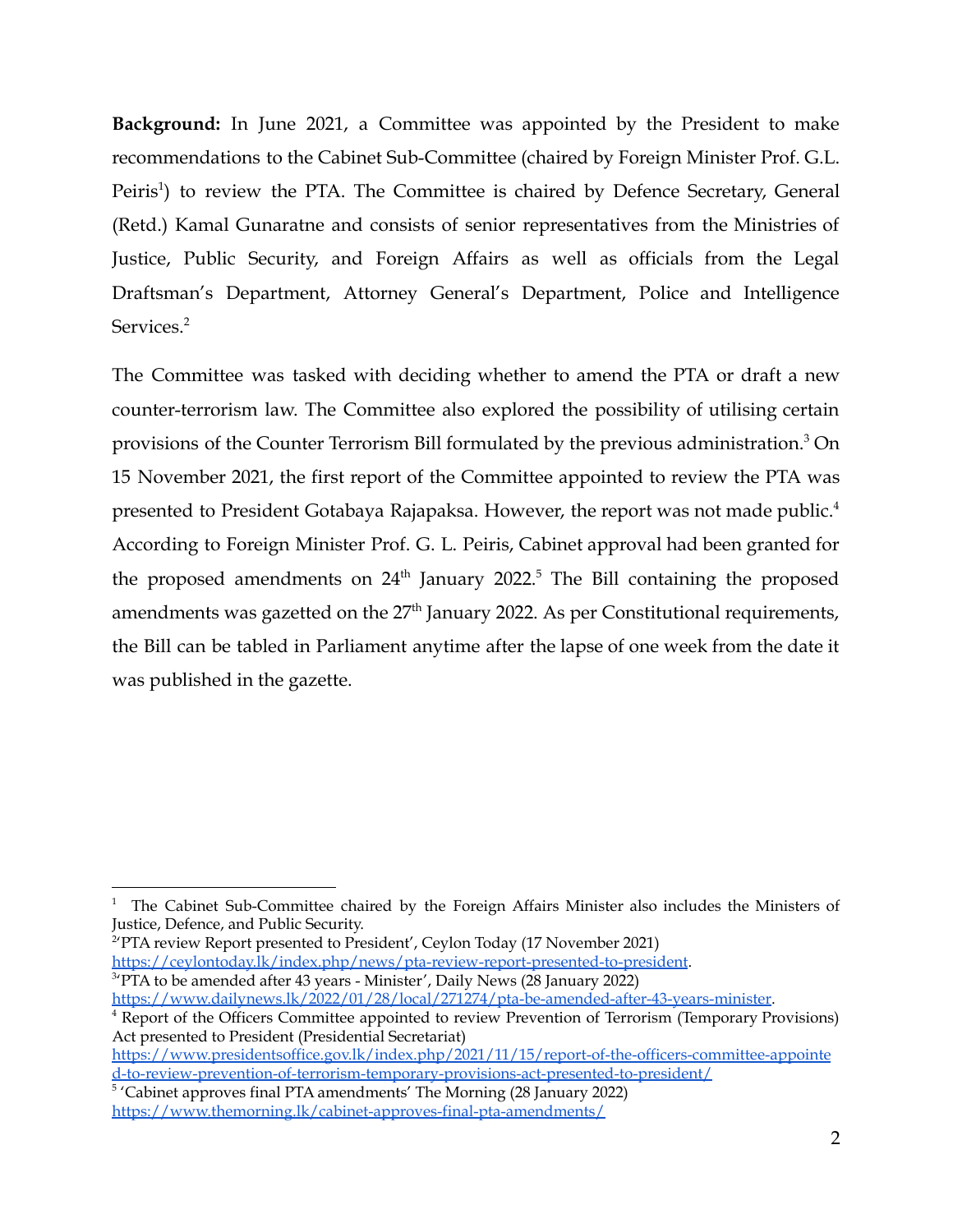**International Dimension:** Sri Lanka promised to replace the PTA with anti-terrorism legislation in line with international best practices and the international human rights law obligations of Sri Lanka when it co-sponsored UN Human Rights Council Resolution 30/1 in October 2015. A Counter Terror Bill was introduced in 2018 which witnessed robust debate from different stakeholders in Sri Lanka.<sup>6</sup> However, the present government withdrew the proposed Counter Terrorism Bill, in December 2019, soon after Gotabaya Rajapaksa's victory at the presidential election.<sup>7</sup>

Further, Sri Lanka's progress in implementing the 27 international conventions applicable under the Generalised Scheme of Preferences Plus (GSP+), with the European Union is now up for review. In October 2021, a visiting mission of senior EU officials discussed the PTA, recalling that its amendment was a key commitment in readmitting Sri Lanka to the  $GSP+$  in 2017.<sup>8</sup> The European Union (EU) and the Democratic Socialist Republic of Sri Lanka Joint Commission meeting is to be held in February and the timing of the proposed amendments confirms concerns that these amendments are cosmetic amendments brought about to address international pressure, rather than address real concerns with the PTA that CPA and others have raised continuously.

Several key concerns consistently raised by CPA and others and in the jurisprudence on the PTA have not been addressed in the amendments.

<https://island.lk/possibility-of-borrowing-from-yahapalana-govt-s-counterterror-bill-explored/>

<sup>6</sup> 'Questions & Answers- Proposed Counter Terrorism Act', Centre for Policy Alternatives, (April 2019) [https://www.cpalanka.org/wp-content/uploads/2019/04/CTA\\_QA.pdf](https://www.cpalanka.org/wp-content/uploads/2019/04/CTA_QA.pdf) ; CPA Intervenes on the Challenge to the Proposed Counter Terrorism Bill (17th October 2018)

<https://www.cpalanka.org/cpa-intervenes-on-the-challenge-to-the-proposed-counter-terrorism-bill/> Comparing the Proposed Counter Terrorism Bill to the Prevention of Terrorism Act (October 2018) [https://www.cpalanka.org/comparing-the-proposed-counter-terrorism-bill-to-the-prevention-of-terroris](https://www.cpalanka.org/comparing-the-proposed-counter-terrorism-bill-to-the-prevention-of-terrorism-act/) [m-act/](https://www.cpalanka.org/comparing-the-proposed-counter-terrorism-bill-to-the-prevention-of-terrorism-act/)

<sup>&</sup>lt;sup>7</sup> 'Possibility of borrowing from yahapalana govt.'s counterterror bill explored', Sunday Island (10th November 2021)

<sup>&</sup>lt;sup>8</sup> Sri Lanka must reform terror law to keep European Union trade deal: Statement' The New Indian Express (6th October 2021)

[https://www.newindianexpress.com/world/2021/oct/06/sri-lanka-must-reform-terror-law-to-keep-eur](https://www.newindianexpress.com/world/2021/oct/06/sri-lanka-must-reform-terror-law-to-keep-european-union-trade-deal-statement-2368316.html) [opean-union-trade-deal-statement-2368316.html](https://www.newindianexpress.com/world/2021/oct/06/sri-lanka-must-reform-terror-law-to-keep-european-union-trade-deal-statement-2368316.html)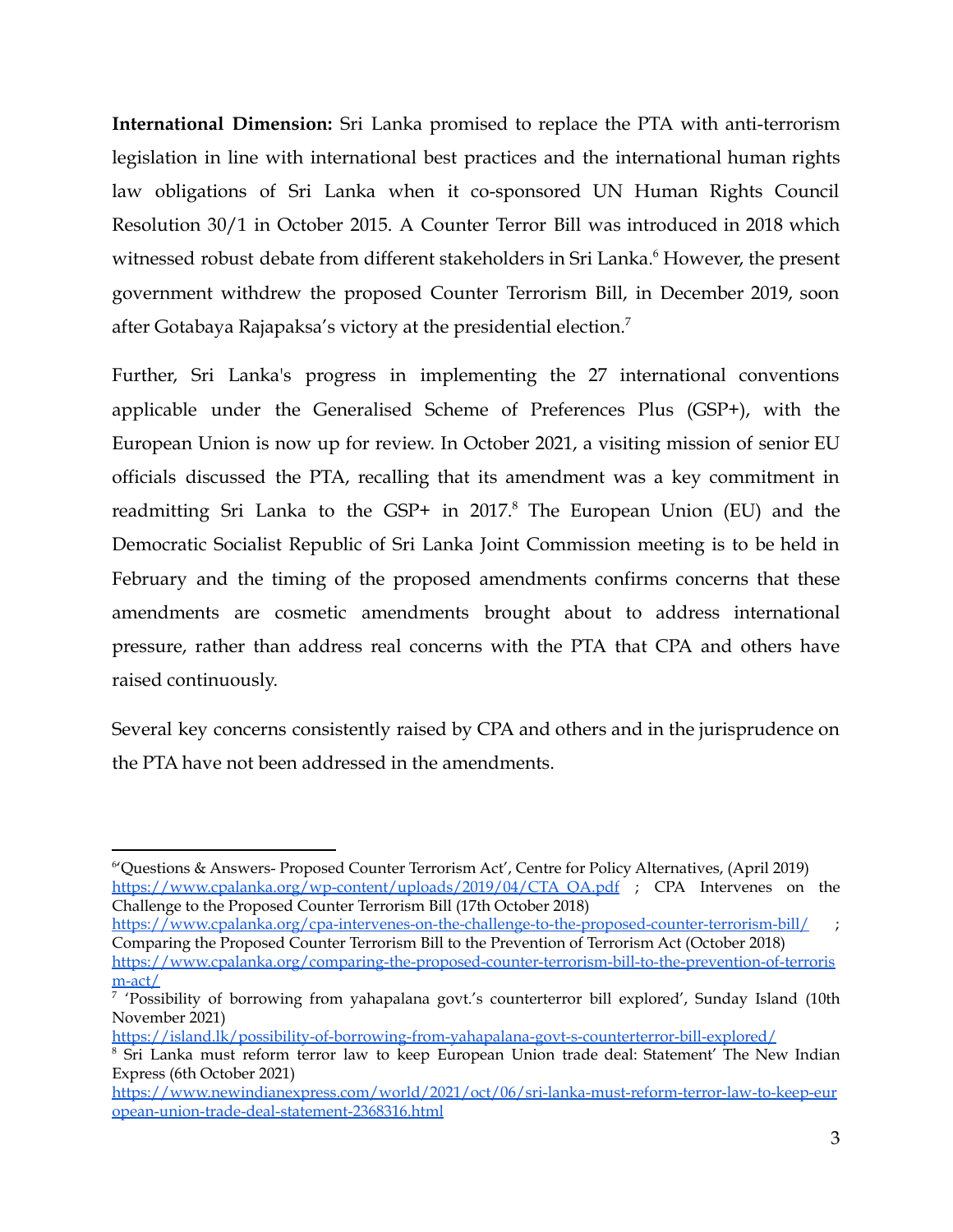- The amending Bill does not address problems with the admissibility of statements and confessions under the PTA. The provisions of the PTA waive the application of the Evidence Ordinance and there are no safeguards to be followed in recording confessions and statements from suspects. This has been particularly pointed out as a matter for concern by the Supreme Court of Sri Lanka in *Maridas v The State*.
- The period of 72 hours after arrest and before production before a magistrate has not been amended. This is a loophole in the PTA which facilitates the torture of those arrested under the PTA while in custody.
- The lack of judicial oversight during investigations has not been addressed by the amendments. The extensive powers granted to investigating officers including to take suspects from place to place, creates space for the continued violation of their rights as many reported being subjected to torture during such periods of being taken out of prison for interrogation.
- The definition of the acts which fall within the offence of terrorism is of a broad and vague nature, and has allowed the PTA to be used even in instances where its use is not warranted. This has not been addressed by the amendments.
- The access to an attorney-at-law is already provided for by law and the amending provision does not ensure the protection of the right to representation of the accused. Many PTA prisoners mention difficulties, particularly financial difficulties they face retaining legal counsel, as well as due to the nature of the cases, since there is stigma attached to appearing for a PTA accused. The amendments fail to address this issue.
- There is no provision in the PTA for information to be provided at the time of arrest on the cause of arrest and the rights of the suspect. This is in violation of Article 13(1) of the Constitution and Sri Lanka's international obligation under Article 9(2) of the ICCPR.
- The PTA gives broad rule making powers to the minister and this has led to several instances where regulations which enable abuse and human rights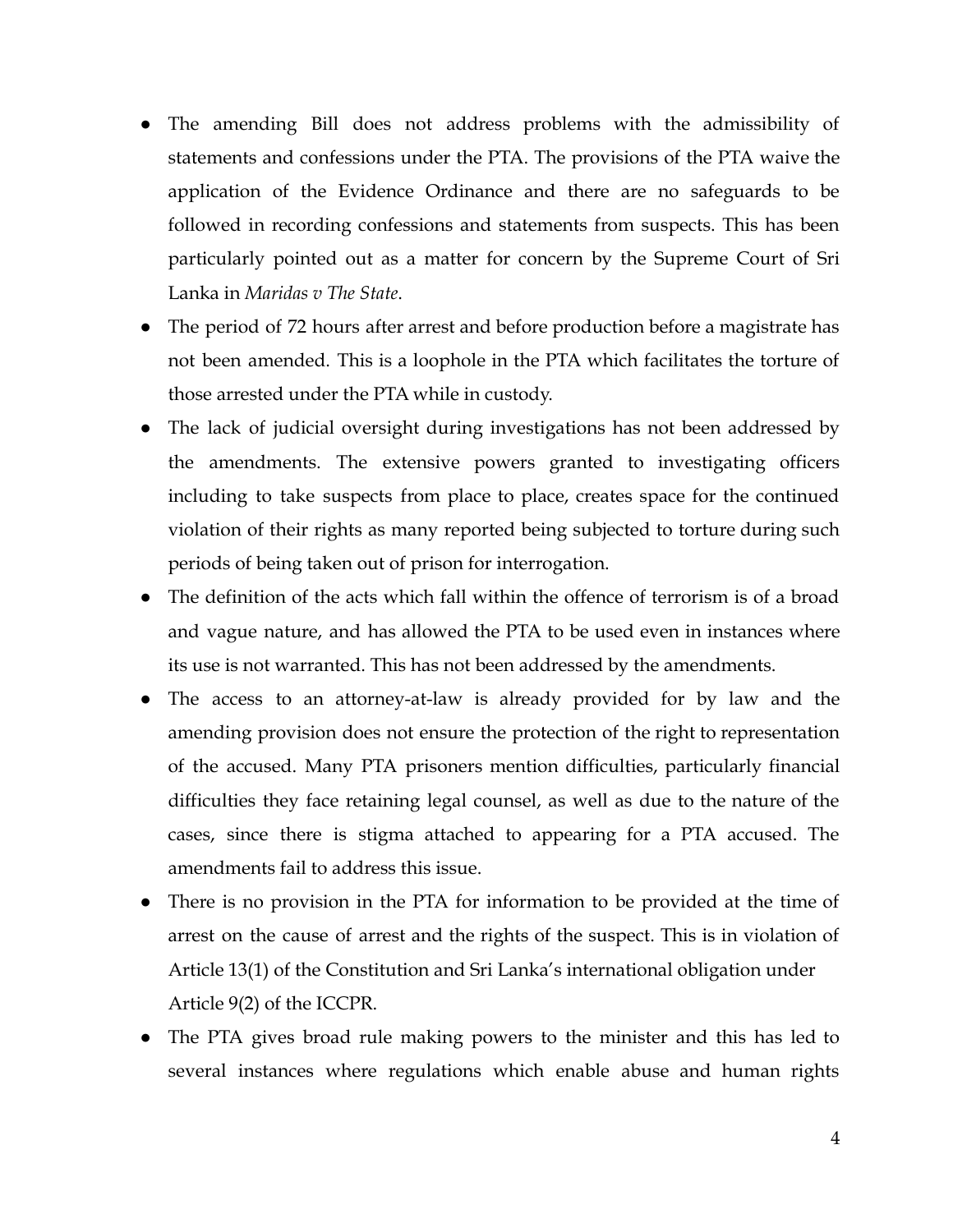violations have been made under these provisions. Most recently, the Prevention of Terrorism (De-radicalization from holding violent extremist religious ideology) Regulations No. 01 of 2021 which can further jeopardise the rights and liberties of persons, especially religious and ethnic minorities, and curtail political dissent with no effective due process guarantees has been promulgated under this provision.<sup>9</sup> The amendment fails to address this.

Section 6 of the PTA gives extensive powers of search and seizure. The implementation of these powers should be carried out in a manner consistent with the inherent dignity of the person and international human rights law. The implementation of these measures relating to search and seizure should be professional and transparent and subject to oversight and judicial scrutiny. The amendment fails to address this.

The present document consists of two parts. Part I, will provide a brief initial comment on the impact of the proposed amendments to the PTA. CPA concludes that the proposed amendments are grossly inadequate and represent an absolute minimalist approach, introducing only basic reforms which are insufficient to address ground realities. In this light, the proposed amendment to the PTA appears to be more a token effort to address international pressure rather than a genuine and effective exercise to address ground realities and the abuses and violations brought about by the PTA.

Part II will give a brief overview of the historic criticism of the PTA, including pronouncements made by the Supreme Court of Sri Lanka questioning the constitutional legitimacy of the law.

<sup>9</sup> 'Concerns Relating to the Recent Regulations Issued Under the Prevention of Terrorism Act', Centre for Policy Alternatives (18 March 2021) [https://www.cpalanka.org/concerns-relating-to-the-recent-regulations-issued-under-the-prevention-of-t](https://www.cpalanka.org/concerns-relating-to-the-recent-regulations-issued-under-the-prevention-of-terrorism-act/) [errorism-act/](https://www.cpalanka.org/concerns-relating-to-the-recent-regulations-issued-under-the-prevention-of-terrorism-act/) ; *Centre for Policy Alternatives v Attorney General* (SC (FRA) 91/2021) <https://www.cpalanka.org/centre-for-policy-alternatives-v-attorney-general-sc-fra-91-2021/>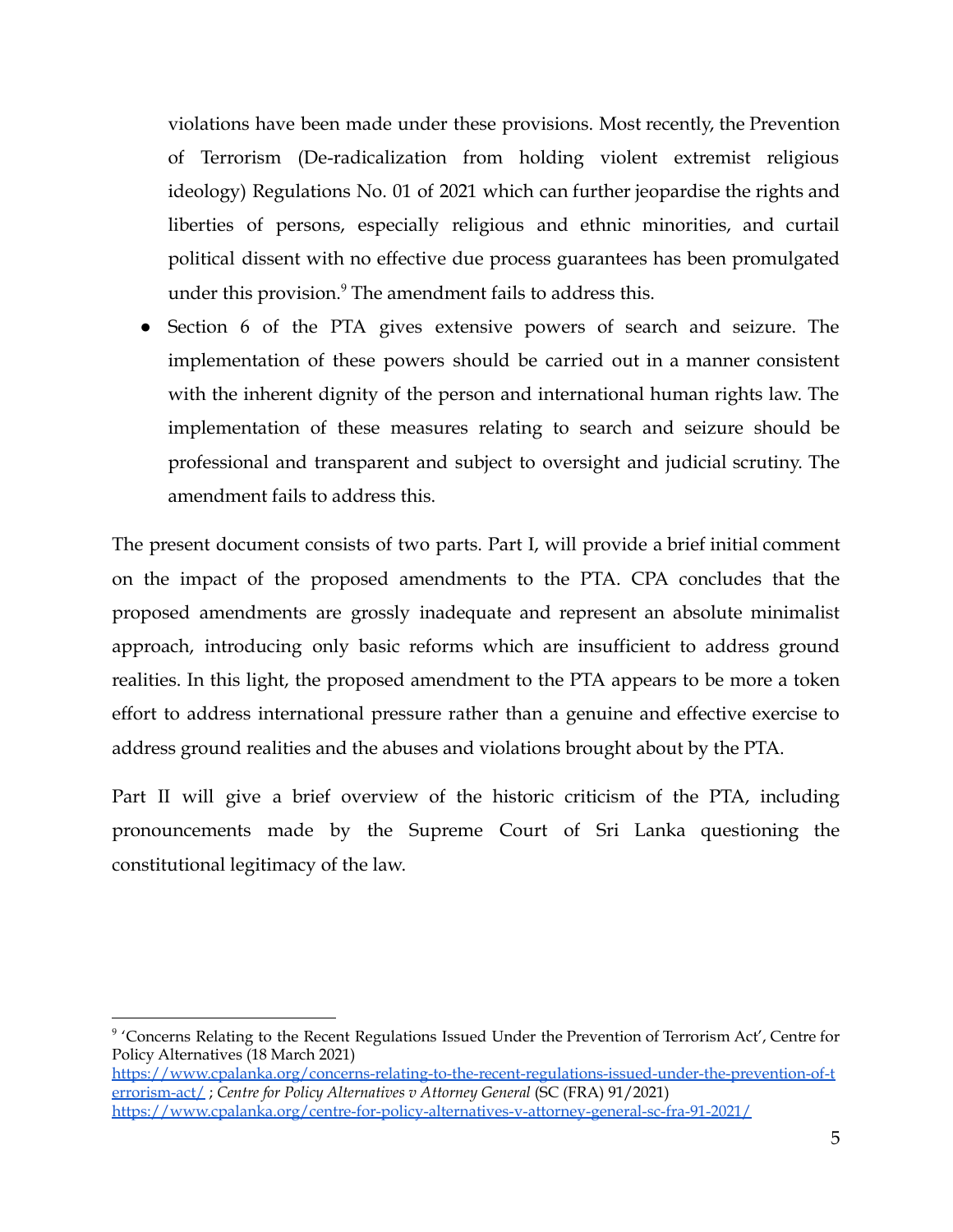### **Part I - Prevention of Terrorism (Temporary Provisions) (Amendment) Bill 2022**

This table analyses the proposed amendments, comparing them with the existing PTA provision and examining the impact of and concerns with the amending provisions. An initial examination of the amending Bill confirms fears that the proposed amendments are unlikely to make a difference to the use of the PTA to perpetrate human rights violations and the lack of due process safeguards for those arrested under the PTA. Hence, CPA maintains these to be merely superficial changes which are insufficient to address the serious concerns with the PTA and its implementation.

| <b>Existing PTA provision</b>                                                                                                                                                                                                                                                                                                                                                                                                                                                                   | Amendment                                                                                                                                                                                                                                                                                                                                                                                                                                                                                                                                                                              | <b>Impact and concerns</b>                                                                                                                                                                                                                                                                                                                                                                                                                                                   |
|-------------------------------------------------------------------------------------------------------------------------------------------------------------------------------------------------------------------------------------------------------------------------------------------------------------------------------------------------------------------------------------------------------------------------------------------------------------------------------------------------|----------------------------------------------------------------------------------------------------------------------------------------------------------------------------------------------------------------------------------------------------------------------------------------------------------------------------------------------------------------------------------------------------------------------------------------------------------------------------------------------------------------------------------------------------------------------------------------|------------------------------------------------------------------------------------------------------------------------------------------------------------------------------------------------------------------------------------------------------------------------------------------------------------------------------------------------------------------------------------------------------------------------------------------------------------------------------|
| <b>Section 9 - (1)</b> Where the Minister has<br>reason to believe or suspect that any person<br>is connected with or concerned in any<br>unlawful activity, the Minister may order<br>that such person be detained for a period not<br>exceeding three months in the first instance,<br>in such place and subject to such conditions<br>as may be determined by the Minister, and<br>any such order may be extended from time to<br>time for a period not exceeding three months<br>at a time: | Clause 2<br>The proviso to Section 9 $(1)$ of the principal enactment is<br>amended by the substitution for the words "eighteen months"<br>of the words "twelve months"<br>Clause 3<br>Insertion of sections 9A and 9B whereby a certified copy of the<br>Order made under section 9 shall be made available within a<br>reasonable period to the Magistrate to enable the Magistrate to<br>visit the place of detention to ensure that the suspect is<br>protected to the extent provided for in the Convention Against<br>Torture and Other Cruel, Inhuman or Degrading Treatment or | This amendment is an insufficient<br>improvement<br>the<br>existing<br>on<br>provision. It does not address the<br>issues arising out of the lack of<br>procedural guarantees to be adhered<br>to during arrest and detention. Most<br>troubling is the lack of judicial<br>supervision of the detention.<br>prohibition<br>The<br>arbitrary<br>of<br>deprivation of liberty has acquired<br>customary international law status<br>and constitutes a <i>jus cogens</i> norm. |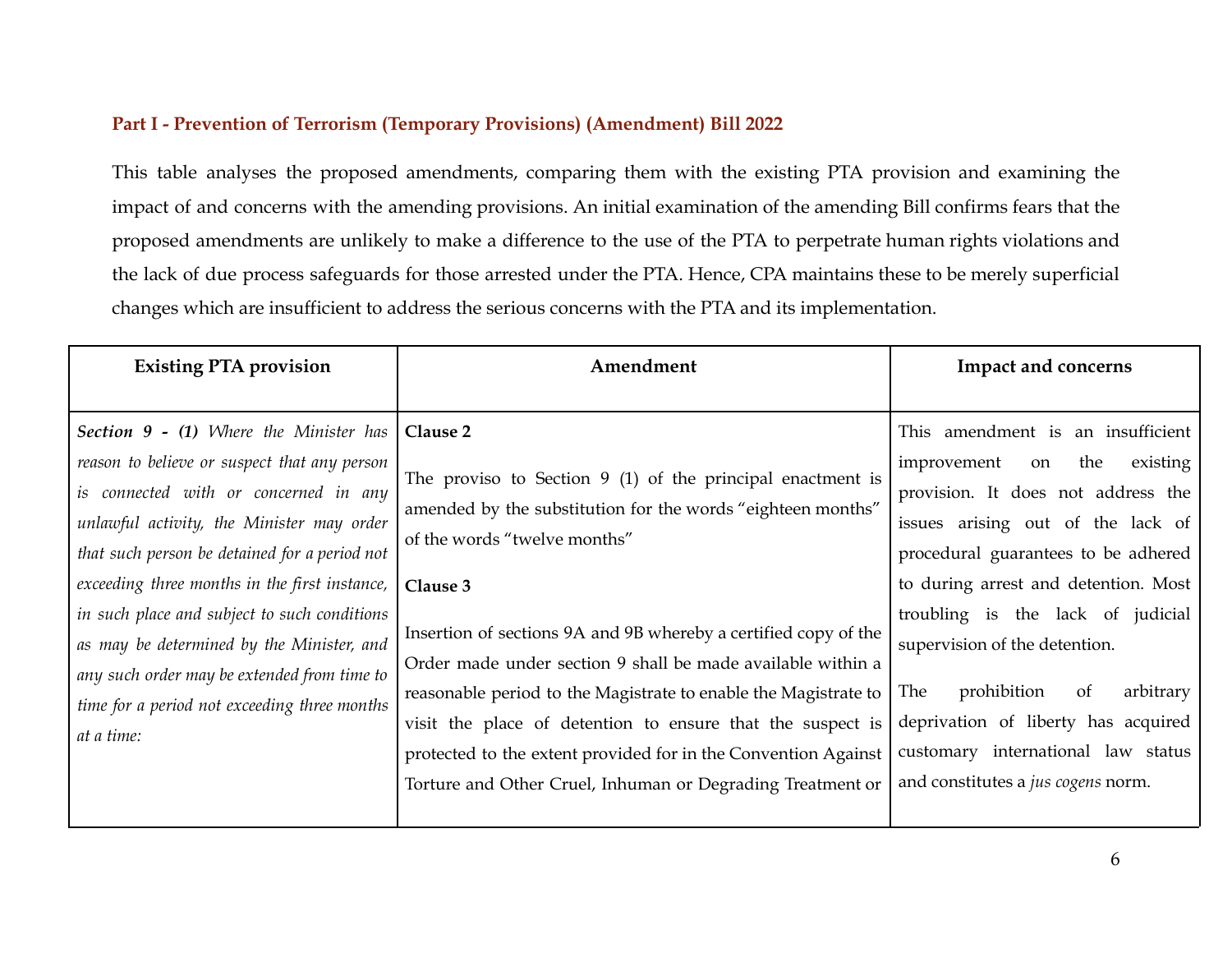| Provided, however, that the aggregate period                 | Punishment Act, No. 22 of 1994.                                                                                                                                                                                                                                                             | The period of detention for 12 months                                                                                                                                                                                 |
|--------------------------------------------------------------|---------------------------------------------------------------------------------------------------------------------------------------------------------------------------------------------------------------------------------------------------------------------------------------------|-----------------------------------------------------------------------------------------------------------------------------------------------------------------------------------------------------------------------|
| of such detention shall not exceed a period of<br>18 months. | It also imposes a duty on the Magistrate to visit the place of<br>detention at least once in every month during the period of<br>detention, personally see the suspect, and,<br>look into his well being, welfare and conditions under<br>a)<br>which he is kept at such place of detention | means that a person can be held in<br>remand or in detention for a<br>minimum period of 12 months<br>without such person having the<br>possibility to make a case before a<br>judge that there are sufficient reasons |
|                                                              | b) record his observations and any complaint the suspect<br>may make<br>where the Magistrate is of the opinion, that the suspect                                                                                                                                                            | for granting bail. This is in violation of<br>Sri Lanka's international human rights<br>obligations. <sup>10</sup><br>Given that Magistrates in practice are                                                          |
|                                                              | may have been subjected to torture, the Magistrate may<br>direct that the suspect be produced before a Judicial<br>Medical Officer for medical examination, and a report<br>be submitted by such Judicial Medical Officer to the<br>Magistrate                                              | unable to effectively supervise prisons<br>as is currently within their mandate,<br>there is no real practical value in this<br>amendment. In any event, studies and<br>experiences of PTA detainees and              |
|                                                              | d) where the report of such Judicial Medical Officer<br>reveals that the suspect has been subjected to torture,<br>the Magistrate shall make an appropriate order, to<br>provide necessary medical treatment to the suspect                                                                 | legal practitioners show that it is<br>extremely unlikely that the person<br>will report torture, ill-treatment or<br>even poor conditions of detentions<br>particularly if they are likely to                        |

<sup>&</sup>lt;sup>10</sup> 'Initial reactions to PTA Amendment Bill: Failure to reform', The Morning (30th January 2022) <https://www.themorning.lk/initial-reactions-to-pta-amendment-bill-failure-to-reform/>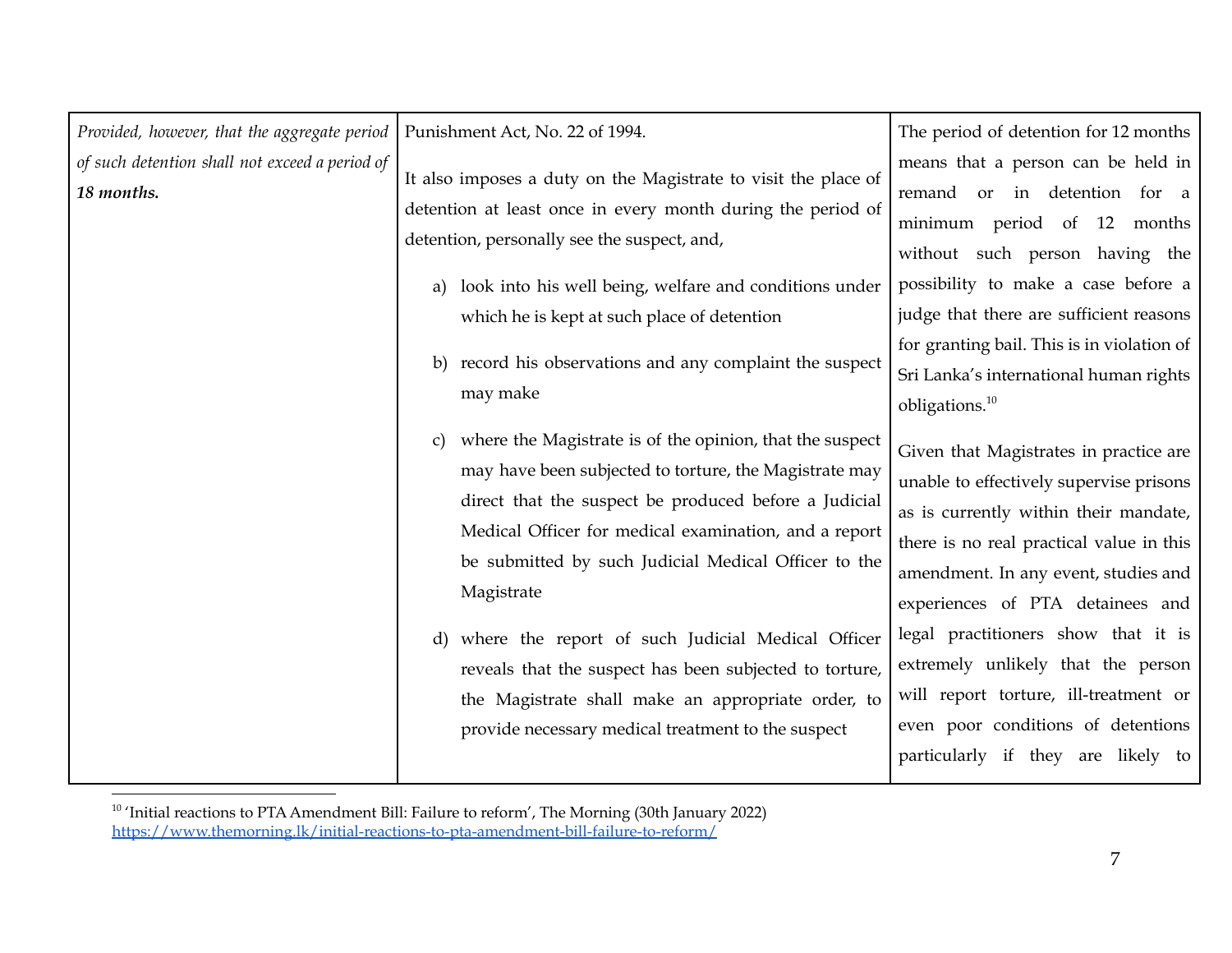| the Magistrate may also direct the Inspector General of<br>e)                                                                                                                                                                                                                         | continue to be kept in custody within                                                                                                                                                                                                                                                                                                                                                                    |
|---------------------------------------------------------------------------------------------------------------------------------------------------------------------------------------------------------------------------------------------------------------------------------------|----------------------------------------------------------------------------------------------------------------------------------------------------------------------------------------------------------------------------------------------------------------------------------------------------------------------------------------------------------------------------------------------------------|
| Police to commence an investigation into the alleged                                                                                                                                                                                                                                  | the system. <sup>11</sup>                                                                                                                                                                                                                                                                                                                                                                                |
| torture in order to enable the Attorney-General to<br>institute criminal proceedings against the person who<br>is alleged to have committed the torture.<br>Further, the detention of any person under section 9 shall be<br>communicated to the Human Rights Commission of Sri Lanka | While the communication of detention<br>to the HRCSL appears to be a salutary<br>amendment, it makes no practical<br>difference whatsoever to the suspect<br>in terms of addressing any grievance                                                                                                                                                                                                        |
| (HRCSL) for the persons authorised by the Human Rights                                                                                                                                                                                                                                | relating to an arbitrary arrest or threat                                                                                                                                                                                                                                                                                                                                                                |
| Commission of Sri Lanka to visit the place of detention in                                                                                                                                                                                                                            | of prolonged detention. <sup>12</sup>                                                                                                                                                                                                                                                                                                                                                                    |
| terms of that Act.                                                                                                                                                                                                                                                                    | The PTA allows arrest without a<br>warrant (Section 6) and permits<br>detention for an initial period of<br>seventy two hours without the person<br>being produced before a Magistrate<br>(Section $7(1)$ ). This section is also<br>worded in such a way to exclude<br>discretion<br>judicial<br>or<br>even<br>a a<br>consideration as to whether there is a<br>the<br>detention<br>for<br>reason<br>in |

<sup>&</sup>lt;sup>11</sup> 'Initial reactions to PTA Amendment Bill: Failure to reform', The Morning (30th January 2022) <https://www.themorning.lk/initial-reactions-to-pta-amendment-bill-failure-to-reform/>

 $12$  ibid.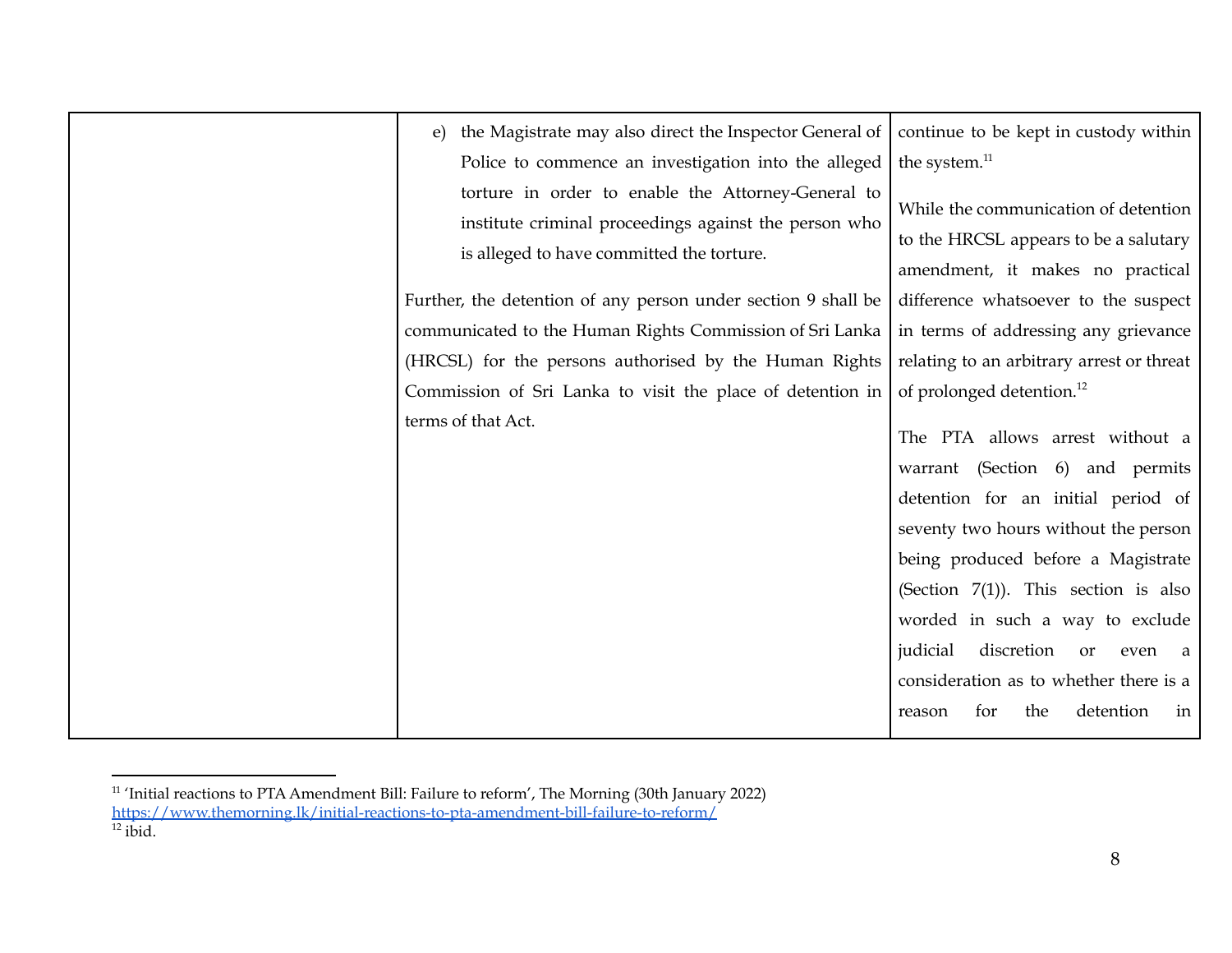|  | determining the lawfulness of the      |
|--|----------------------------------------|
|  | arrest and detention. Bail cannot be   |
|  | granted under the PTA unless under     |
|  | the exceptionally high standards       |
|  | specified in the proviso to Section 19 |
|  | and Section 7(1) which states that the |
|  | Magistrate shall make order for        |
|  | remand of the suspect until the        |
|  | conclusion of the trial, and may       |
|  | release the person before the          |
|  | conclusion of the trial only where the |
|  | Attorney General consents to the       |
|  | release (Section 7(1) proviso).        |
|  | The general pattern observed is that   |
|  |                                        |
|  | PTA prisoners reported that the        |
|  | arresting authorities were in civilian |
|  | clothing and did not identify the      |
|  | agency/ entity of which they were a    |
|  | part, or even if they identified       |
|  | themselves, they did not produce       |
|  | evidence of identification.            |
|  |                                        |
|  |                                        |
|  |                                        |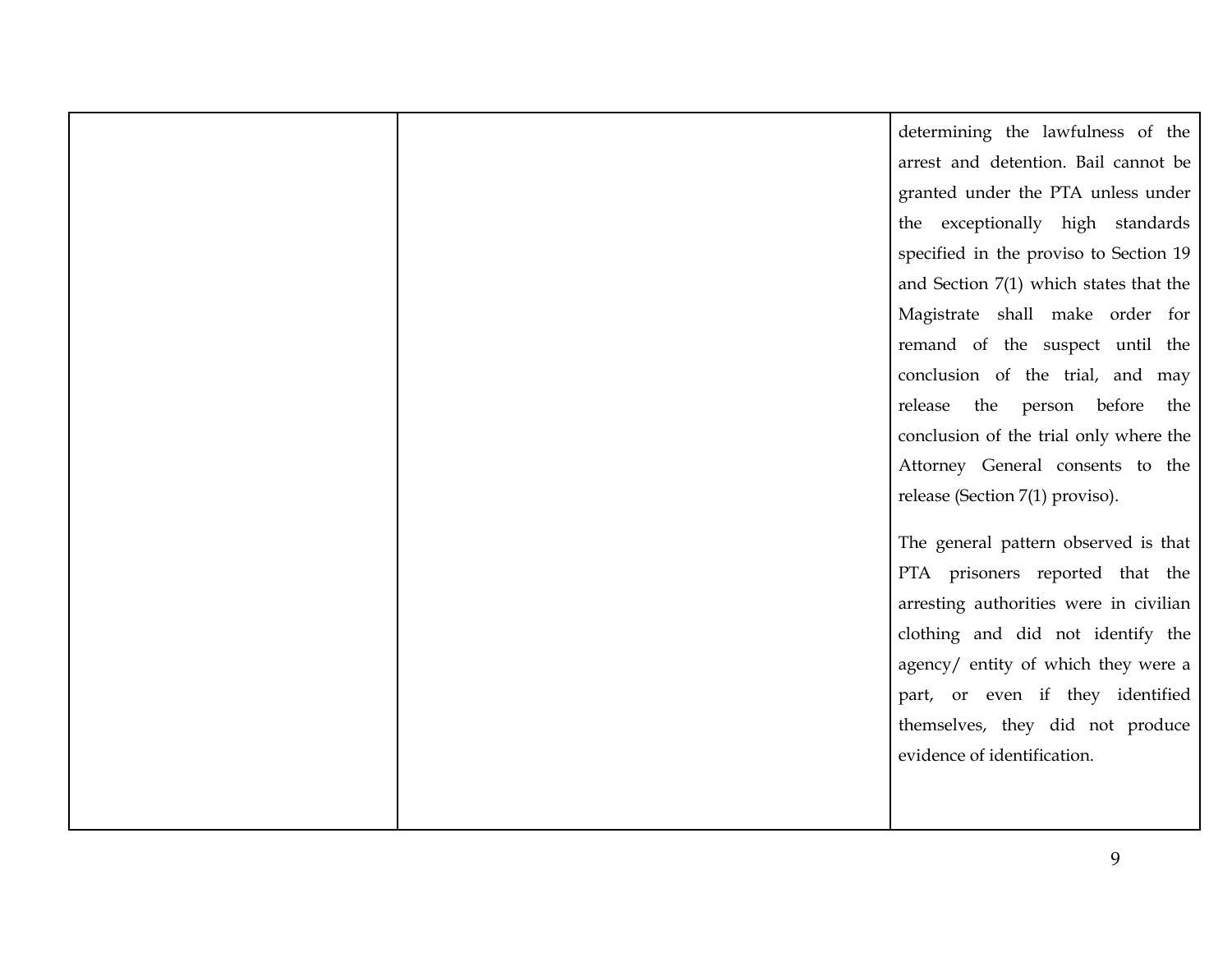|  | These PTA provisions violate due          |
|--|-------------------------------------------|
|  | process rights and are hence not in       |
|  | line with various international human     |
|  | rights standards, such as Article 9 of    |
|  | the International Covenant on Civil       |
|  | and Political Rights (ICCPR), which       |
|  | sets out procedural guarantees to be      |
|  | adhered to during arrest and              |
|  | detention, including the right to be      |
|  | informed of the reason for the arrest,    |
|  | the charges against a person, and to be   |
|  | promptly brought before a judge to        |
|  | decide the lawfulness of detention.       |
|  |                                           |
|  | Similarly, in national law, Article 13 of |
|  | the Constitution protects a person        |
|  | from arbitrary arrest and detention,      |
|  | including the right to be informed of     |
|  | the reason for arrest and to be           |
|  | produced before a judge without           |
|  | delay. There is no provision for the      |
|  | detention order to be issued to the       |
|  | family/next of kin.                       |
|  |                                           |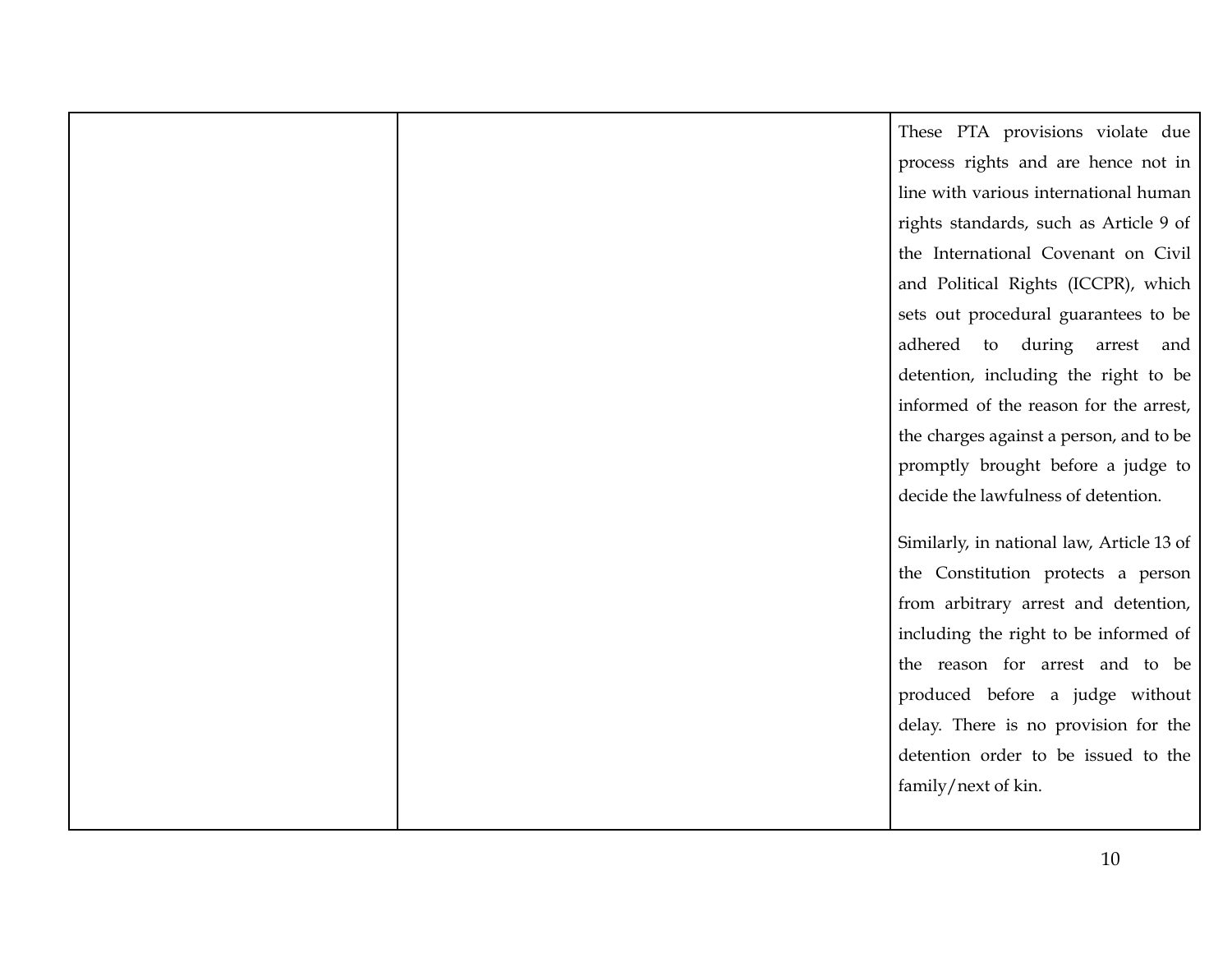|                                                                                                                                                              |                                                                                                                                                                                                                                                                                                                                                                                                                                                                                                                                                                                                                                                                                                                                                   | The term "reasonable time" is vague.<br>A detention order is a document<br>issued by the minister and there<br>should not be a barrier for such a<br>document to be issued to the<br>magistrate within 24 hours.                                                                                                                                                                                                                                                                                                                                             |
|--------------------------------------------------------------------------------------------------------------------------------------------------------------|---------------------------------------------------------------------------------------------------------------------------------------------------------------------------------------------------------------------------------------------------------------------------------------------------------------------------------------------------------------------------------------------------------------------------------------------------------------------------------------------------------------------------------------------------------------------------------------------------------------------------------------------------------------------------------------------------------------------------------------------------|--------------------------------------------------------------------------------------------------------------------------------------------------------------------------------------------------------------------------------------------------------------------------------------------------------------------------------------------------------------------------------------------------------------------------------------------------------------------------------------------------------------------------------------------------------------|
| Section 10 - An order made under section 9<br>shall be final and shall not be called in<br>question in any court or tribunal by way of<br>writ or otherwise. | Clause 4<br>Section 10 of the principal enactment is repealed and a new<br>section inserted to enable a detainee to apply for a remedy<br>guaranteed under Article 126 or 140 of the Constitution,<br>challenging an order made under section 9.<br>Clause 5<br>Inserted a new section 10A, enabling an Attorney- at- Law<br>representing a remanded or detained person to access such<br>person and to make representations on behalf of such person,<br>subject to such conditions as may be prescribed by regulations<br>made under the Act or as provided for in other written law.<br>It also provides for the right of a person remanded or detained<br>under the Act to communicate with his relatives, as provided<br>for in written law. | While<br>these provisions<br>are<br>an<br>improvement upon the<br>existing<br>provisions, it fails to address the<br>problematic<br>situations<br>faced<br>by<br>detainees under the PTA.<br>The jurisdictions referred to (Article<br>126 and 140 of the Constitution) are in<br>fact already accessible<br>to PTA<br>detainees and have been accessed<br>from time to time mostly by those<br>who have the means to access the<br>Court of Appeal and the Supreme<br>Court.<br>This amendment affords no new legal<br>safeguards and merely makes explicit |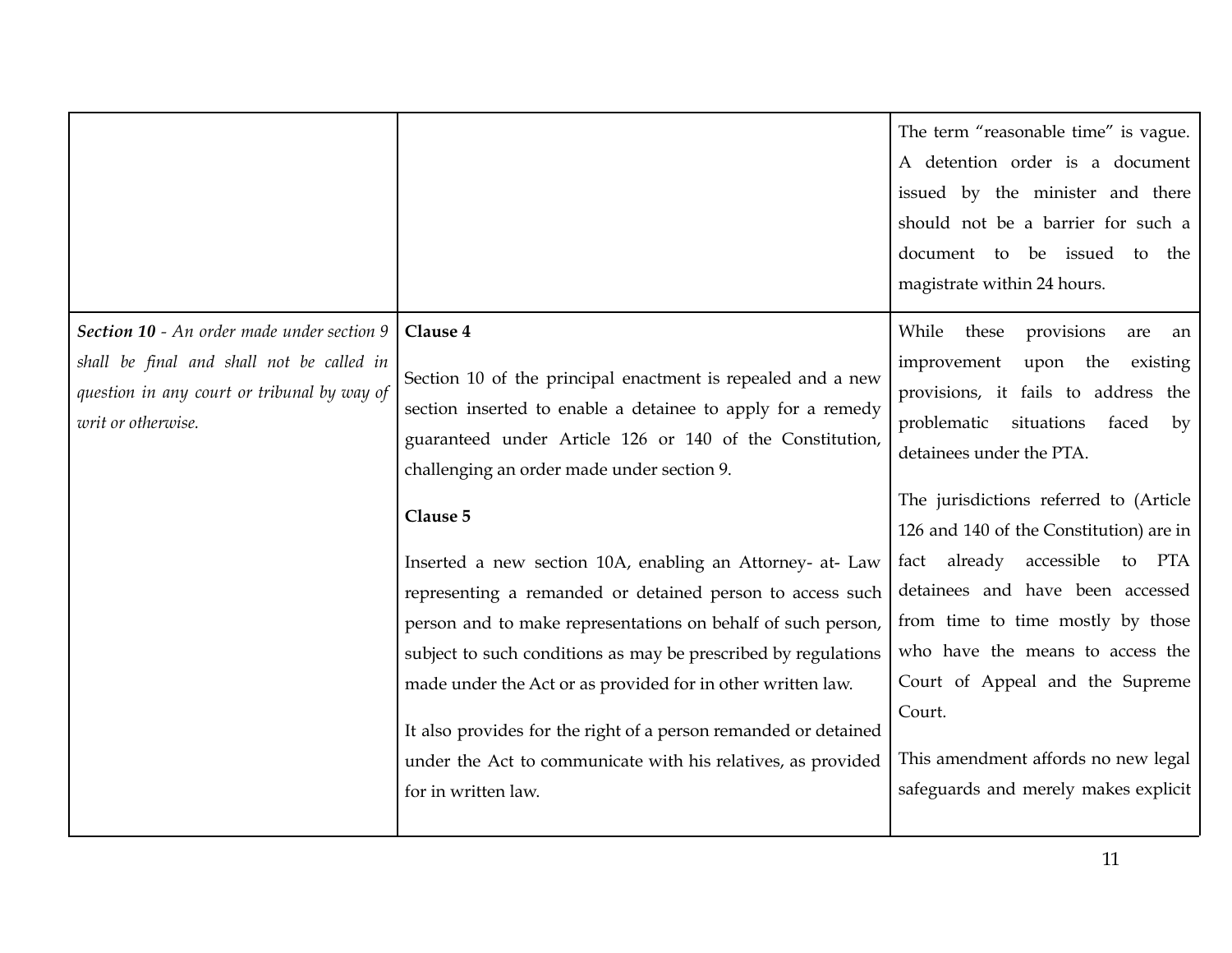|  | an existing entitlement. Additionally,   |
|--|------------------------------------------|
|  | without a scheme to provide effective    |
|  | legal aid to those remanded or           |
|  | detained under the PTA, this             |
|  | provision is of limited practical value  |
|  | particularly to indigent persons         |
|  | affected by this law. <sup>13</sup>      |
|  | right to representation is<br>The        |
|  | guaranteed under Article 13 of the       |
|  | Constitution<br>Sri<br>Lanka's<br>and    |
|  | international obligation under Article   |
|  | 9(3) and 9(4) of the ICCPR. However,     |
|  | there is no provision in the PTA         |
|  | protecting the suspect's right to an     |
|  | attorney at law to represent the         |
|  | suspect, where they are unable to        |
|  | retain legal counsel. Many PTA           |
|  | prisoners mentioned the difficulties,    |
|  | particularly financial difficulties they |
|  | faced retaining legal counsel, as well   |
|  | as due to the nature of the cases, since |
|  |                                          |

<sup>&</sup>lt;sup>13</sup> 'Initial reactions to PTA Amendment Bill: Failure to reform', The Morning (30th January 2022) <https://www.themorning.lk/initial-reactions-to-pta-amendment-bill-failure-to-reform/>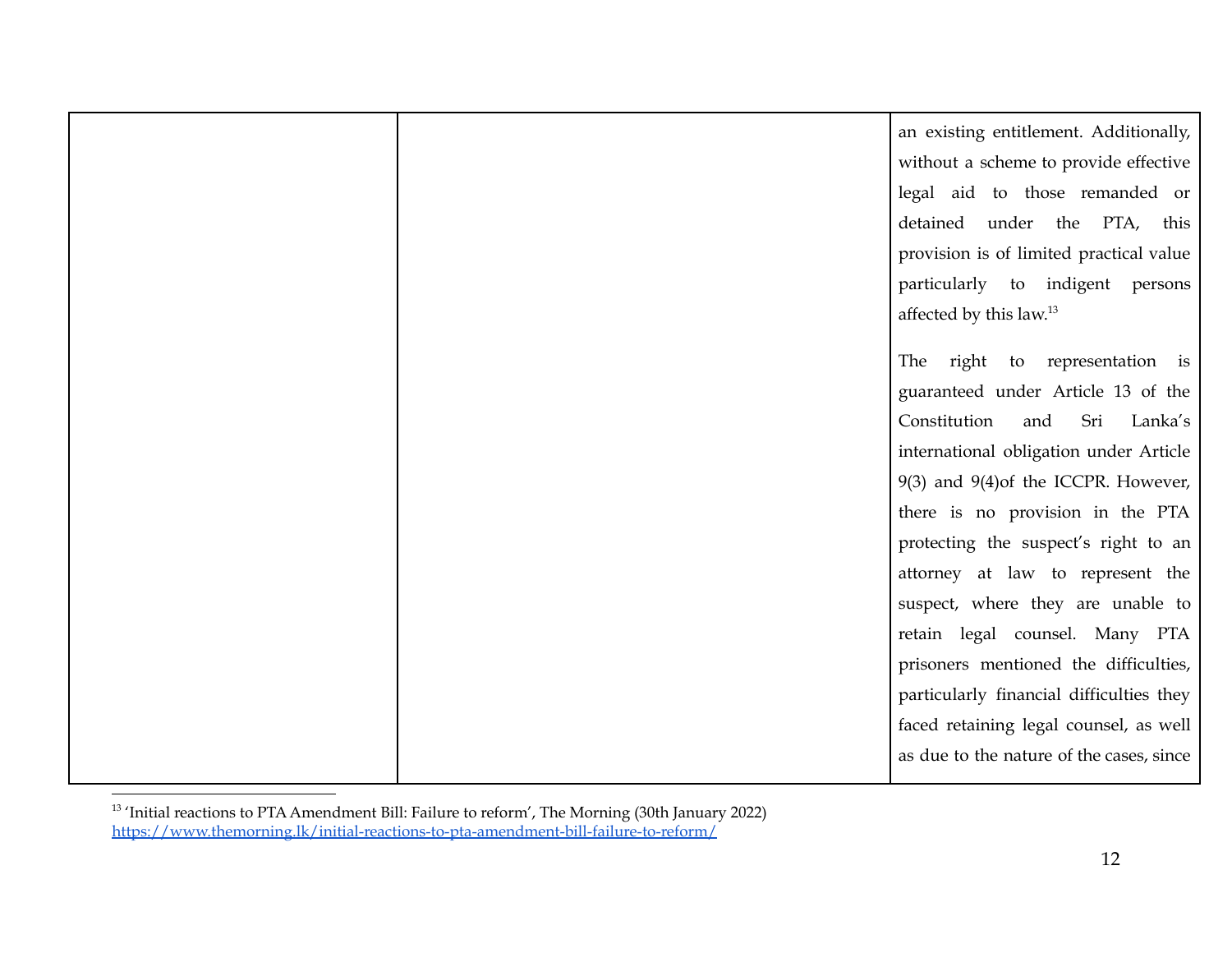|  | there is stigma attached to appearing    |
|--|------------------------------------------|
|  | for a PTA accused. Additionally,         |
|  | lawyers have also raised concerns        |
|  | about prison personnel standing by or    |
|  | being within earshot of the legal        |
|  | consultation. Therefore, the right to    |
|  | access an attorney at law, without       |
|  | expressing the need for confidentiality  |
|  | of communication has little meaning      |
|  | in practice. <sup>14</sup>               |
|  |                                          |
|  | The amending provision on the right      |
|  | to communicate with relatives also       |
|  | fails to address practical difficulties  |
|  | faced by PTA detainees. For example,     |
|  | some are remanded or detained in         |
|  | facilities hundreds of miles away        |
|  | which drastically reduces the ability of |
|  | family members to visit. Family          |
|  | members of detainees have also           |
|  | reported instances where detainees       |
|  | are moved around from place to place     |
|  |                                          |

<sup>&</sup>lt;sup>14</sup> 'Initial reactions to PTA Amendment Bill: Failure to reform', The Morning (30th January 2022) <https://www.themorning.lk/initial-reactions-to-pta-amendment-bill-failure-to-reform/>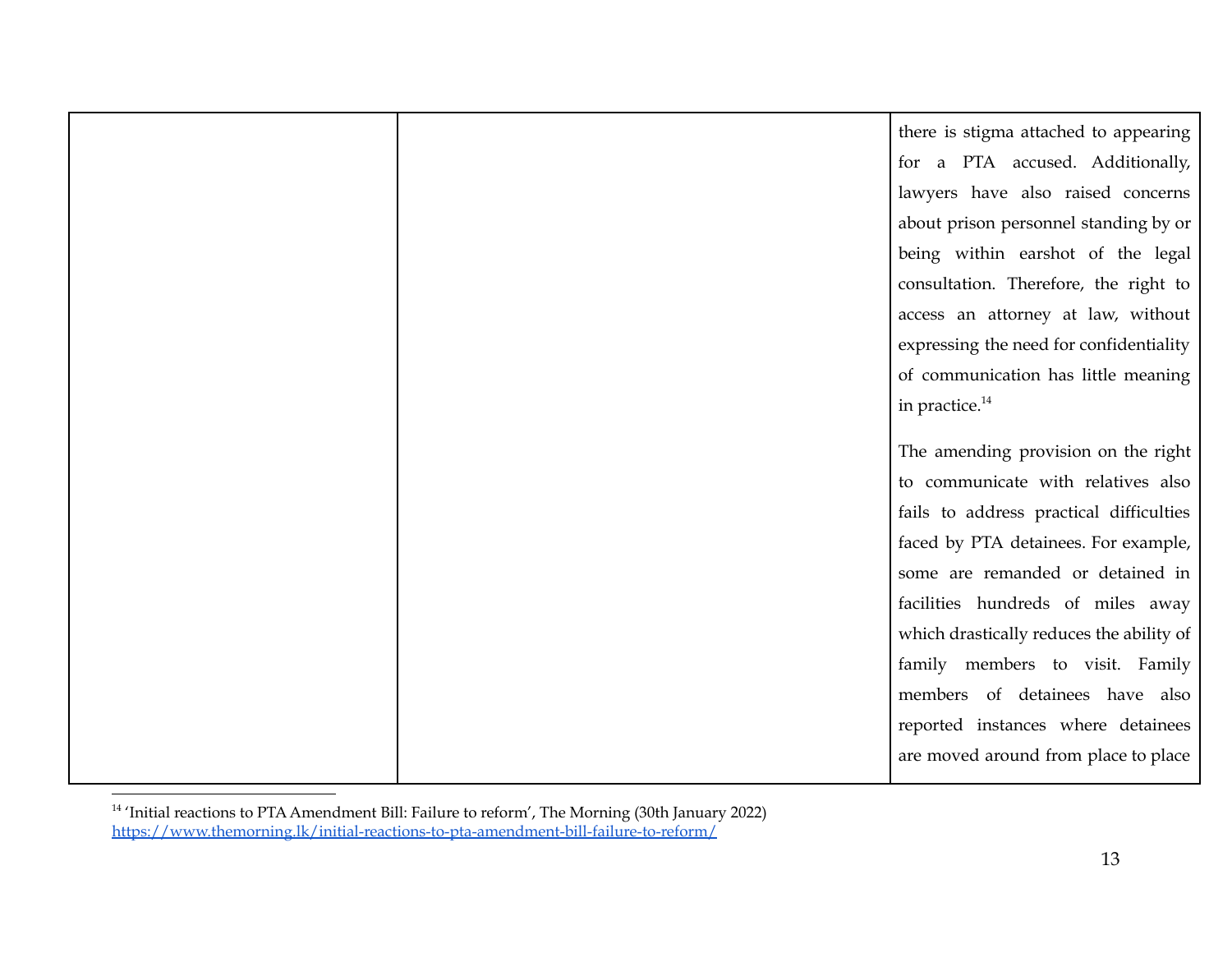|                                                                                                                                                                                                                                                                                  |                                                                                                                                                                                                                                                                                                                         | family<br>without<br>members<br>being<br>informed. <sup>15</sup>                                                                                                                                                |
|----------------------------------------------------------------------------------------------------------------------------------------------------------------------------------------------------------------------------------------------------------------------------------|-------------------------------------------------------------------------------------------------------------------------------------------------------------------------------------------------------------------------------------------------------------------------------------------------------------------------|-----------------------------------------------------------------------------------------------------------------------------------------------------------------------------------------------------------------|
| Section 11- (1) Where the Minister has<br>reason to believe or suspect that any person<br>is connected with or concerned in the<br>commission of any unlawful activity referred<br>to in subsection (1) of section 9, he may make<br>an order in writing imposing on such person | Clause 6<br>Section 11 of the principal enactment is amended to enable the<br>suspect to be produced before a judicial medical officer (JMO)<br>to ensure that such person has not been subjected to torture<br>before serving a restriction order.                                                                     | Despite this and other provisions in<br>the Bill seeking to address the<br>widespread issue of torture of<br>detainees under the PTA, there are<br>several problematic sections which<br>have not been amended. |
| such prohibitions or restrictions as may be<br>specified in such order in respect of                                                                                                                                                                                             | Further, such order shall be served on such person, by the<br>Magistrate in whose judicial division such person resides and                                                                                                                                                                                             | Police officers' access to suspects                                                                                                                                                                             |
| (a) his movement outside such place of<br>residence as may be specified; or<br>(b) the places of residence and of employment<br>of such person; or                                                                                                                               | the report of the JMO shall be produced before the Magistrate.<br>Where the report issued by the JMO reveals that such person<br>has been subjected to torture, the Magistrate shall make an<br>appropriate order to provide necessary medical treatment to<br>such person and may also direct the Inspector General of | Section 7 (3) of the PTA grants<br>far-reaching powers to a police officer<br>to access a suspect in remand custody,<br>including the right to "take such<br>person during reasonable hours to any              |
| (c) his travel within or outside Sri Lanka; or<br>(d) his activities whether in relation to any<br>organization, association or body of persons                                                                                                                                  | Police to commence an investigation into the alleged torture in<br>order to enable the Attorney-General to institute criminal<br>proceedings against the person who is alleged to have                                                                                                                                  | place for the purpose of interrogation<br>and from place to place for the<br>purposes of investigation." The lack of<br>judicial oversight in the process of                                                    |

<sup>&</sup>lt;sup>15</sup> 'Initial reactions to PTA Amendment Bill: Failure to reform', The Morning (30th January 2022)

<https://www.themorning.lk/initial-reactions-to-pta-amendment-bill-failure-to-reform/> ; Human Rights Commission of Sri Lanka, 'Prison Study by the Human Rights Commission of Sri Lanka' December 2020, available at

[<sup>&</sup>lt;https://www.hrcsl.lk/wp-content/uploads/2020/01/Prison-Report-Final-2.pdf](https://www.hrcsl.lk/wp-content/uploads/2020/01/Prison-Report-Final-2.pdf)> accessed October 25 2021.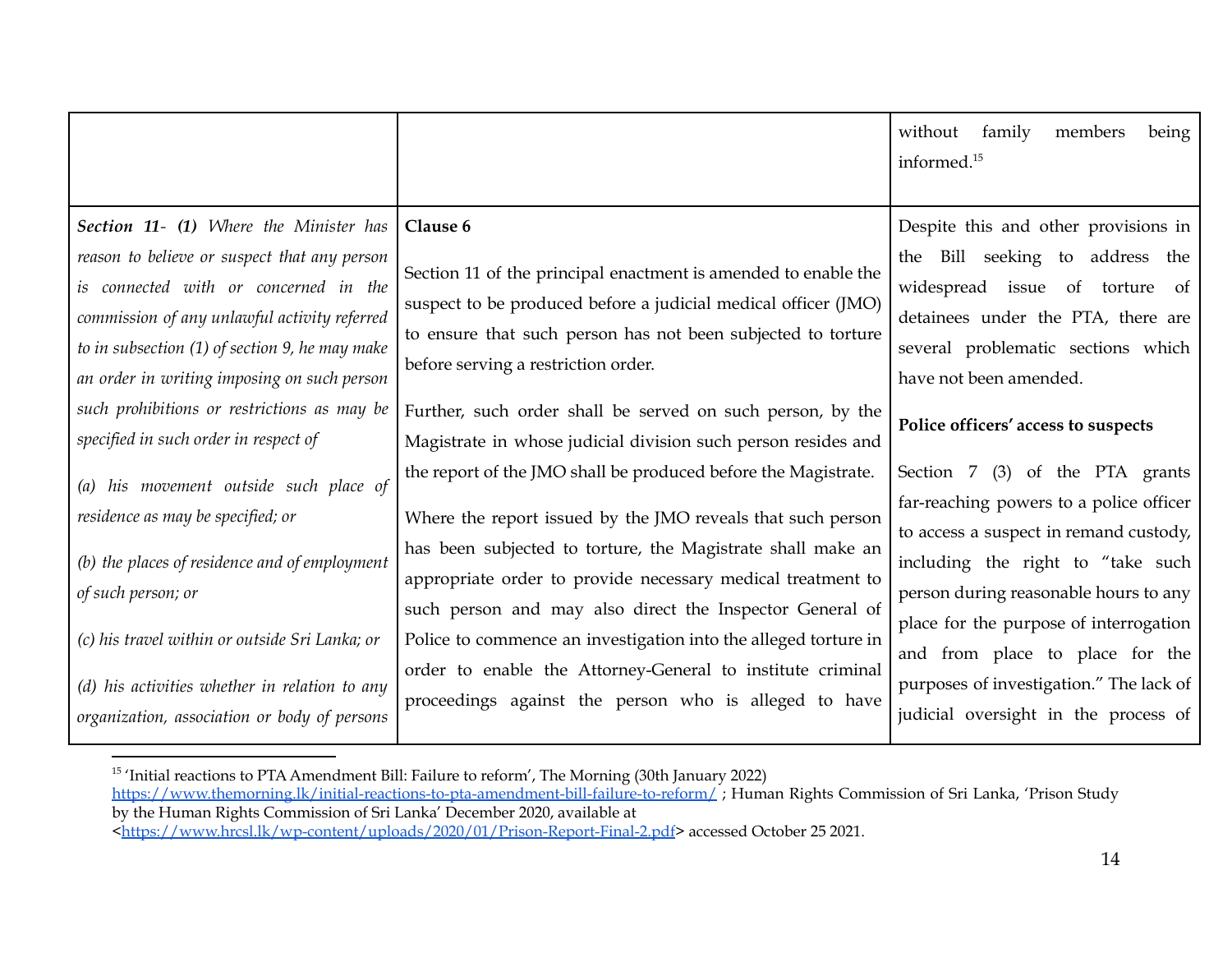| of which such person is a member, or committed the torture                                                                                   |                                                                                                                                                                               | investigation greatly increases the risk                                     |
|----------------------------------------------------------------------------------------------------------------------------------------------|-------------------------------------------------------------------------------------------------------------------------------------------------------------------------------|------------------------------------------------------------------------------|
| otherwise; or                                                                                                                                | This clause also reduces the aggregate period that a restriction                                                                                                              | of the suspect being tortured or                                             |
| (e) such person addressing public meetings<br>or from holding office in, or taking part in<br>the activities of or acting as adviser to, any | order may be in force from 18 months to 12 months. It further<br>enables a restriction order to be challenged in proceedings<br>under Article 126 or 140 of the Constitution. | subjected to cruel, inhuman or<br>degrading treatment and punishment.        |
| organization, association or body of persons,                                                                                                |                                                                                                                                                                               | The experiences of many prisoners                                            |
| or from taking part in any political activities,                                                                                             |                                                                                                                                                                               | arrested under the PTA illustrate that                                       |
| and he may require such person to notify his                                                                                                 |                                                                                                                                                                               | this provision creates space for the                                         |
| movements to such authority, in such                                                                                                         |                                                                                                                                                                               | continued violation of their rights as                                       |
| manner and at such times as may be                                                                                                           |                                                                                                                                                                               | many reported being subjected to                                             |
| specified in the order.                                                                                                                      |                                                                                                                                                                               | torture during such periods of being                                         |
| (2) Where the Minister makes a restriction                                                                                                   |                                                                                                                                                                               | taken out of prison for interrogation. It<br>also undermines the protections |
| order in respect of any person while an order                                                                                                |                                                                                                                                                                               | afforded by judicial custody and the                                         |
| of detention in respect of such person is in                                                                                                 |                                                                                                                                                                               | purpose of judicial oversight of                                             |
| force, such restriction order shall, unless                                                                                                  |                                                                                                                                                                               | detention.                                                                   |
| otherwise specified, take effect upon the                                                                                                    |                                                                                                                                                                               |                                                                              |
| expiry of the detention order.                                                                                                               |                                                                                                                                                                               | Admissibility of statements and                                              |
| (3) Every order made under subsection (1)                                                                                                    |                                                                                                                                                                               | confessions                                                                  |
| shall be in force for such period, not                                                                                                       |                                                                                                                                                                               | provisions<br>The<br>governing<br>the                                        |
| exceeding three months, as may be specified                                                                                                  |                                                                                                                                                                               | admissibility of statements under the                                        |
| therein:                                                                                                                                     |                                                                                                                                                                               | PTA deny the minimal safeguards                                              |
|                                                                                                                                              |                                                                                                                                                                               |                                                                              |
|                                                                                                                                              |                                                                                                                                                                               |                                                                              |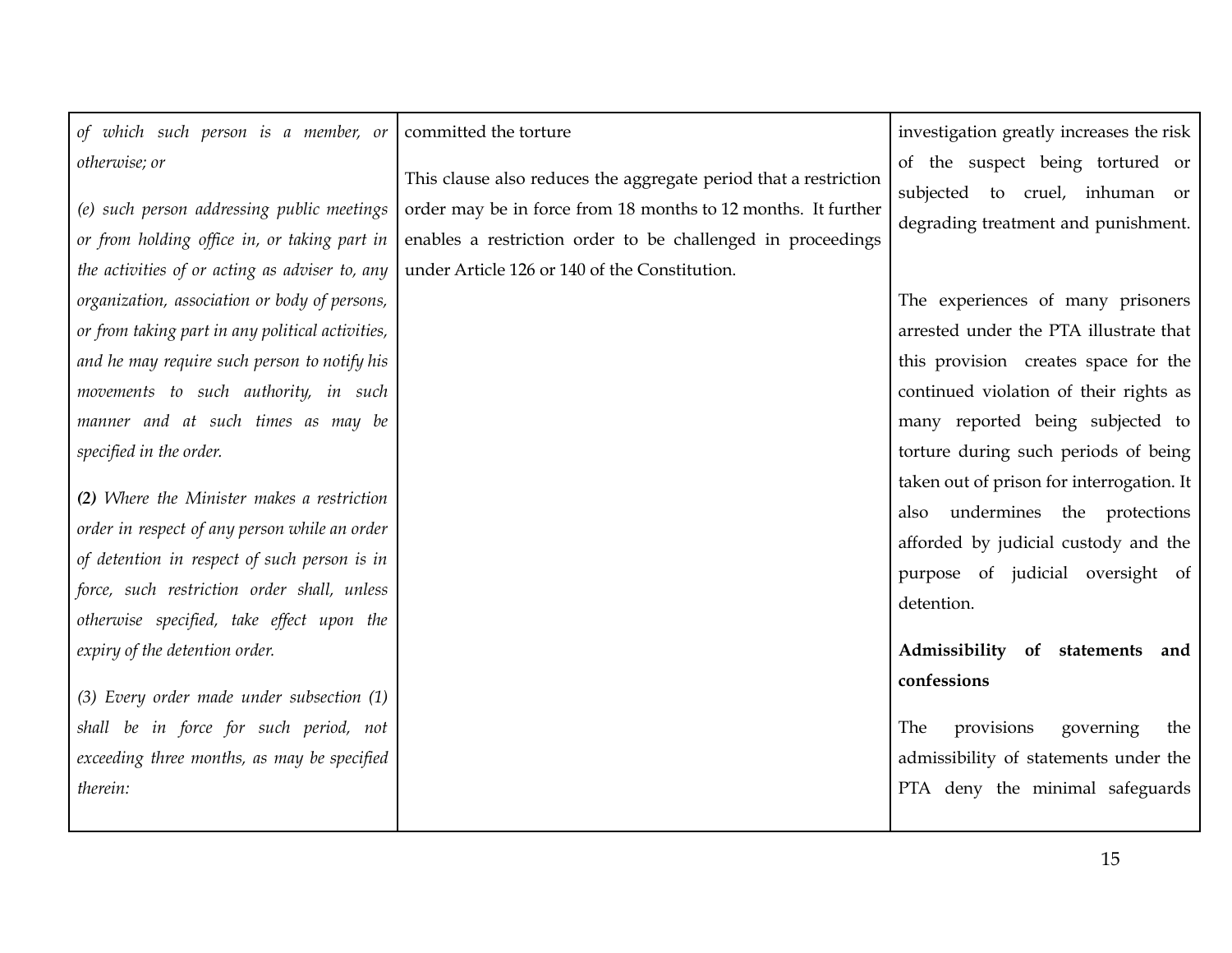Provided, that the Minister may, by order in writing, extend such period from time to time for periods not exceeding three months at a time so however that the aggregate of such periods does not exceed eighteen *m o n t h s.*

(4) Where an order is made under subsection (1), the Minister may by notice in writing served on the person to whom such order relates, vary, cancel or add to any prohibitions or restrictions imposed by such order on such person and the prohibitions or restrictions so varied or added to shall, unless earlier cancelled, continue in force for the unexpired portion of the period specified in such order or the period as extended under *subsection* (3). *ester may, by order in*<br> *eriod from time to*<br> *e.* reacting three months<br>
that the aggregate of<br>
rot exceed eighteen<br>
by notice in arriting<br>
to whom such order<br>
to read to any<br>
to read to any<br>
for and to any<br>
for a data

(5) An order made by the Minister under subsection (1) shall be final and shall not be called in question in any court or tribunal by *way of writ or otherwise* 

equired within a criminal justice system, overriding rules of evidence governing t h e admissibility of confessions (Section 16-18). Even confessions obtained through coercion are admissible, shifting the burden of proof of coercion to the accused (Section  $16(2)$ ). In practice, it is extremely difficult to prove that a confession was extracted under duress as there would be no witnesses to speak on behalf of the accused.

The role of a JMO wher e P TA detainees are concerned is crucial to ensure PTA detainees are able to prove whether they were forced to sign confessions under conditions of physical duress. However, the Human Rights Commission of Sri Lanka (HRCSL) received numerous allegations alleging collusion between police officers and JMOs, or JMOs not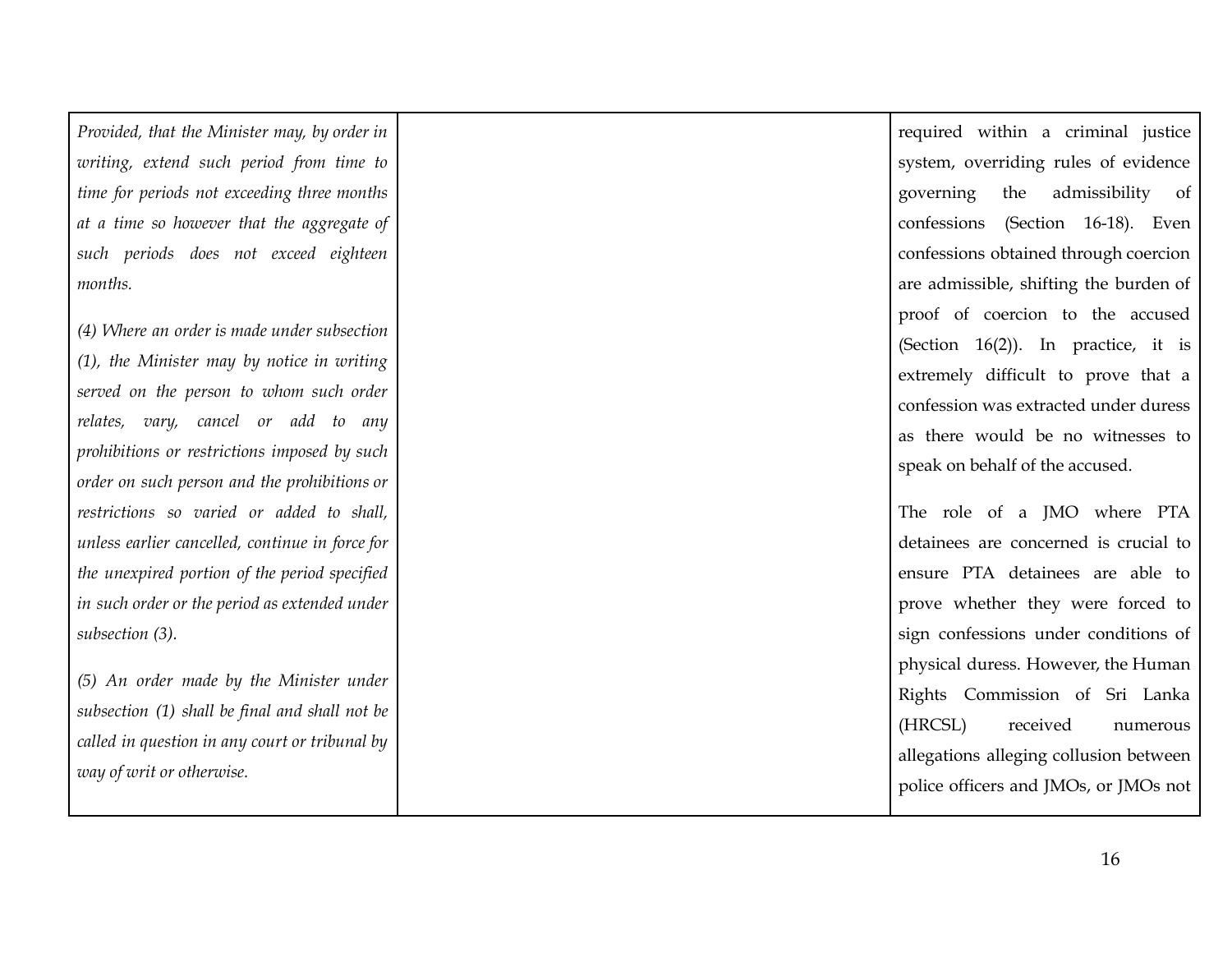|  | being able to communicate with PTA     |
|--|----------------------------------------|
|  | prisoners due to language barriers.    |
|  | Thus, PTA prisoners would not enjoy    |
|  | the right to a fair trial due to the   |
|  | ineffective safeguards in place during |
|  | their period of administrative         |
|  | detention, which would enable          |
|  | confessions obtained under torture to  |
|  | be admissible in court.                |
|  |                                        |
|  |                                        |
|  |                                        |
|  |                                        |
|  |                                        |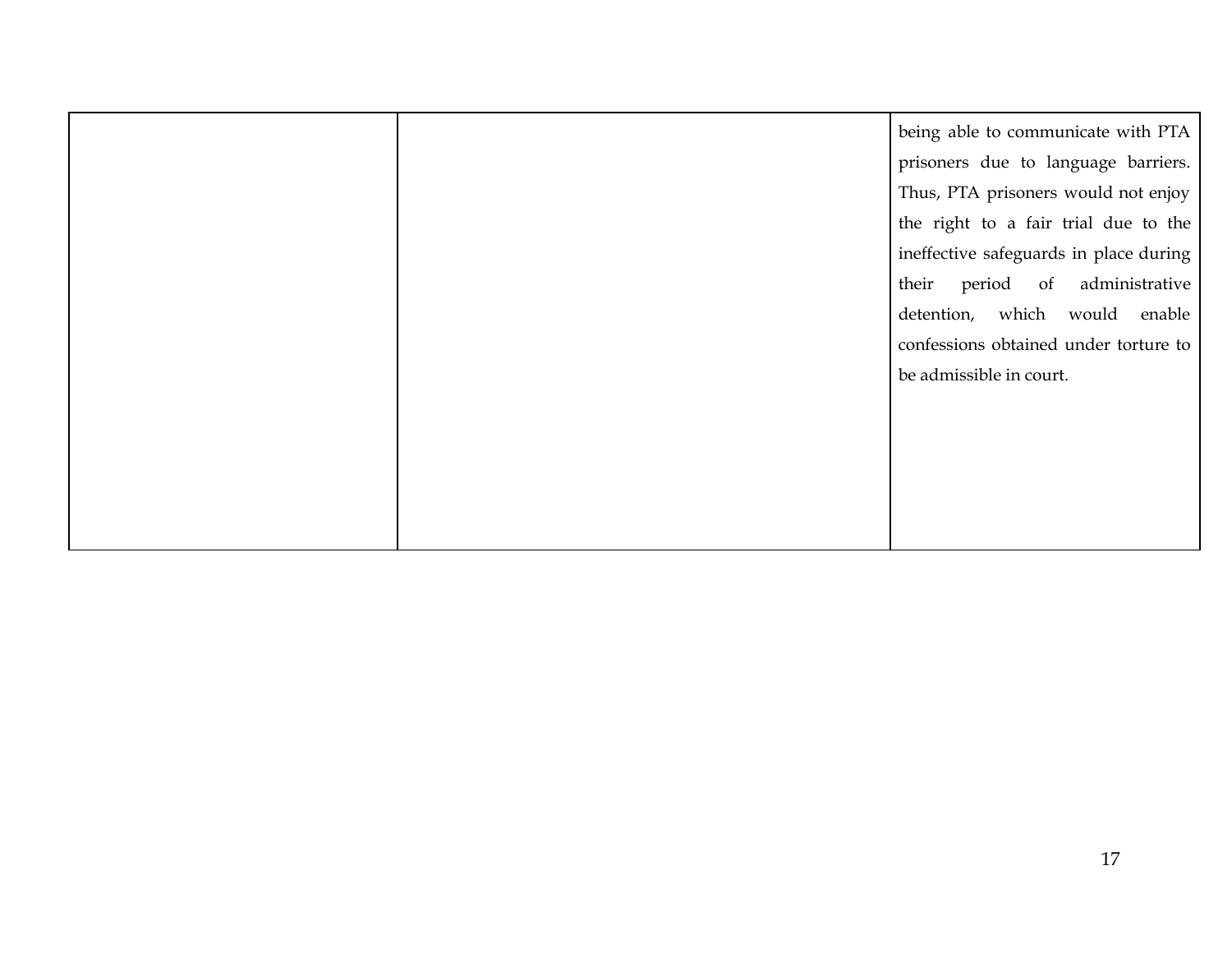| Section 14- (1) Notwithstanding the coming      | Clause 7                                          |    |
|-------------------------------------------------|---------------------------------------------------|----|
| into operation of this Act on the 24th day of   |                                                   |    |
| July, 1979, the provisions of subsection (2)    | Section 14 of the principal enactment is repealed |    |
| shall come into operation only upon an          |                                                   |    |
| Order made in that behalf by the Minister       |                                                   |    |
| from time to time and published in the          |                                                   |    |
| Gazette for such period as may be specified in  |                                                   |    |
| the Order.                                      |                                                   |    |
|                                                 |                                                   |    |
| (2) (a) No person shall, without the approval   |                                                   |    |
| in writing of a competent authority, print or   |                                                   |    |
| publish in any newspaper any matter             |                                                   |    |
| relating to                                     |                                                   |    |
| (i) the commission of any act which             |                                                   |    |
| constitutes an offence under this Act or the    |                                                   |    |
| investigation of any such offence; or           |                                                   |    |
|                                                 |                                                   |    |
| (ii) incitement to violence, or which is likely |                                                   |    |
| to cause religious, racial or communal          |                                                   |    |
| disharmony or feelings of ill-will or hostility |                                                   |    |
| between different communities or racial or      |                                                   |    |
| religious groups.                               |                                                   |    |
|                                                 |                                                   |    |
|                                                 |                                                   |    |
|                                                 |                                                   | 18 |
|                                                 |                                                   |    |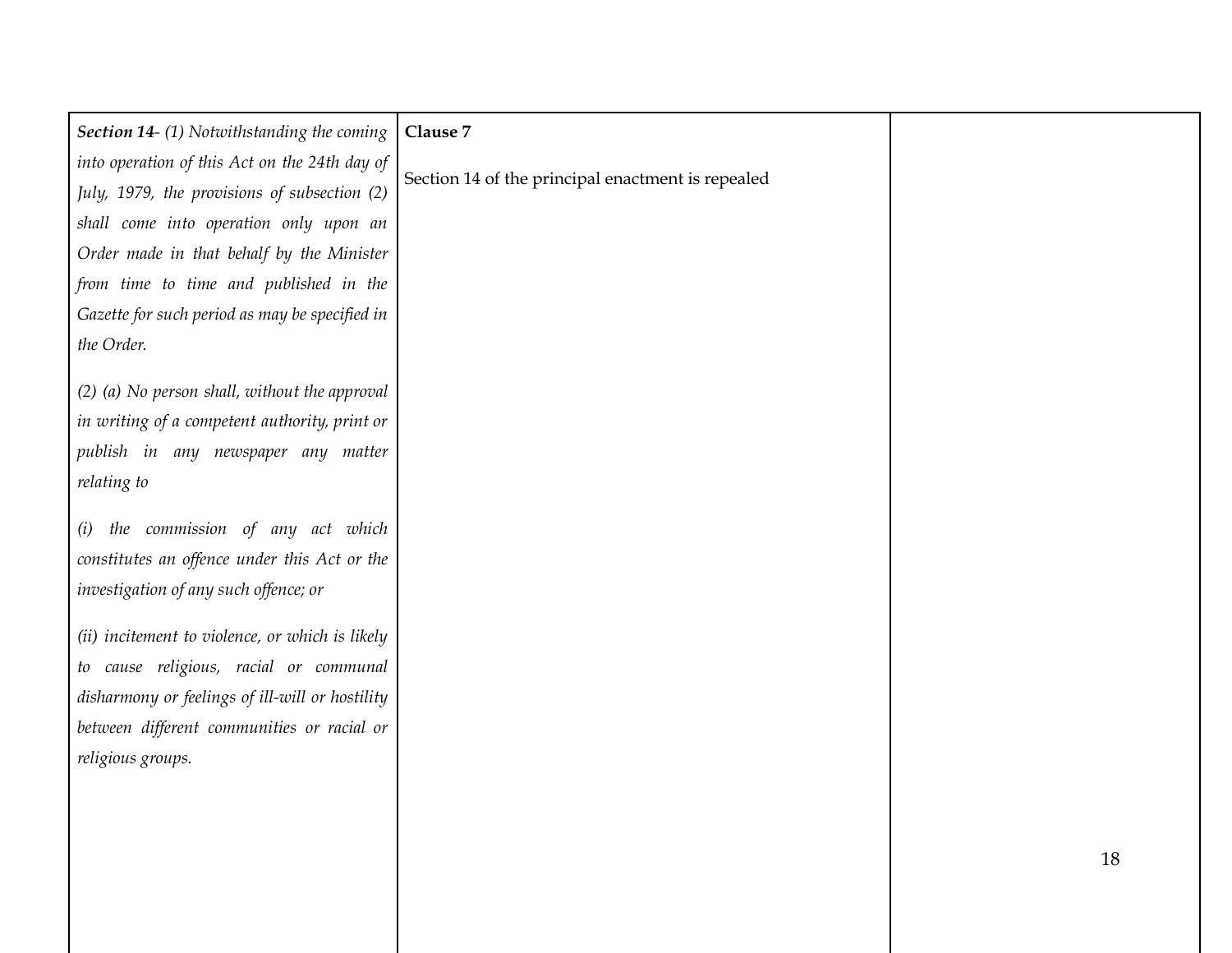(b) No person shall, without the approval in writing of a competent authority, distribute or be concerned in the distribution of any newspaper printed or published in Sri Lanka or outside Sri Lanka in respect of any matter the printing and publication of which is *prohibited under paragraph (a).* 

(3) Any person who commits any act in contravention of any of the provisions of subsection (2) shall be guilty of any offence and shall on conviction be liable to imprisonment of either description for a period not exceeding five years.

*(4) (a) Where any person is convicted of an* offence under this section, the court may, in addition to the punishment it may impose for that offence under subsection (3), order that no person shall print, publish or distribute or in any way be concerned in the printing, publication or distribution of any such newspaper for such period as is specified in such order and that the printing press in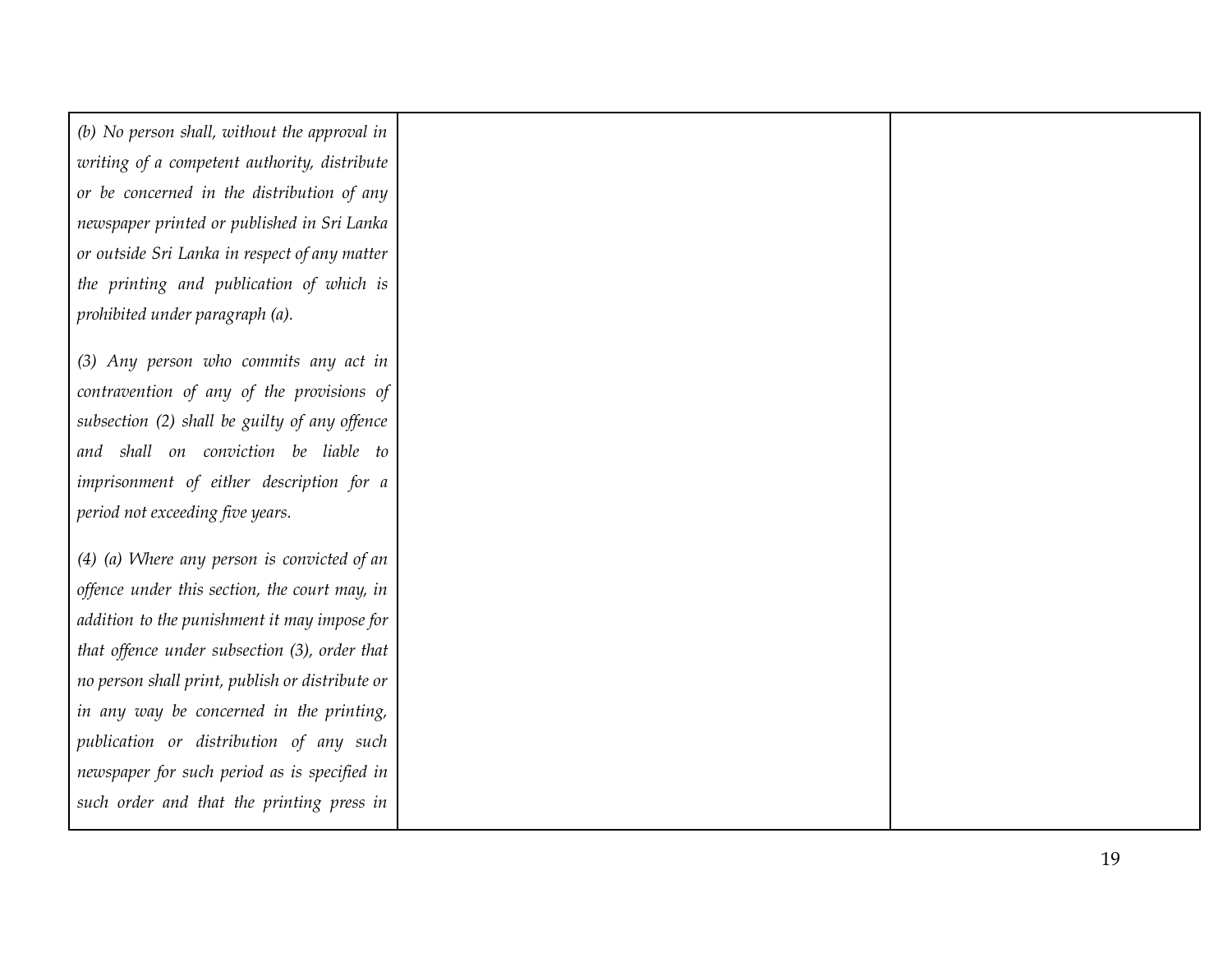| which such newspaper was printed shall, for<br>such period as shall be specified in such<br>order, not be used for any purpose<br>whatsoever or for any such purpose as is<br>specified in the order.<br>(b) Where any proceedings have been<br>instituted against any person for the<br>commission of any offence under this section,<br>it shall be competent for the court to make an<br>interim order that the printing press in<br>which it is alleged that such newspaper or<br>publication was printed shall not be used for<br>any purpose whatsoever or for any such<br>purpose as is specified in the order, until the<br>conclusion of the trial. |                                                                                                                                                                                                                                                                                                                            |                                                                                                                                                                                       |
|--------------------------------------------------------------------------------------------------------------------------------------------------------------------------------------------------------------------------------------------------------------------------------------------------------------------------------------------------------------------------------------------------------------------------------------------------------------------------------------------------------------------------------------------------------------------------------------------------------------------------------------------------------------|----------------------------------------------------------------------------------------------------------------------------------------------------------------------------------------------------------------------------------------------------------------------------------------------------------------------------|---------------------------------------------------------------------------------------------------------------------------------------------------------------------------------------|
| <b>Section 15-</b> (1) Every person who commits<br>an offence under this Act shall be triable<br>without a preliminary inquiry, on an<br>indictment before a Judge of the High Court<br>sitting alone without a jury or before the                                                                                                                                                                                                                                                                                                                                                                                                                           | Clause 8<br>Section 15 of the principal enactment is amended to provide<br>for holding trials on a day-to-day basis to ensure the<br>expeditious disposal of cases unless in the opinion of the court<br>exceptional circumstances warrant postponement of the<br>commencement or continuation of trial, for reasons which | This amendment fails to address the<br>long years during which suspects are<br>detained arbitrarily before getting to<br>the trial stage and the years taken to<br>conduct the trial. |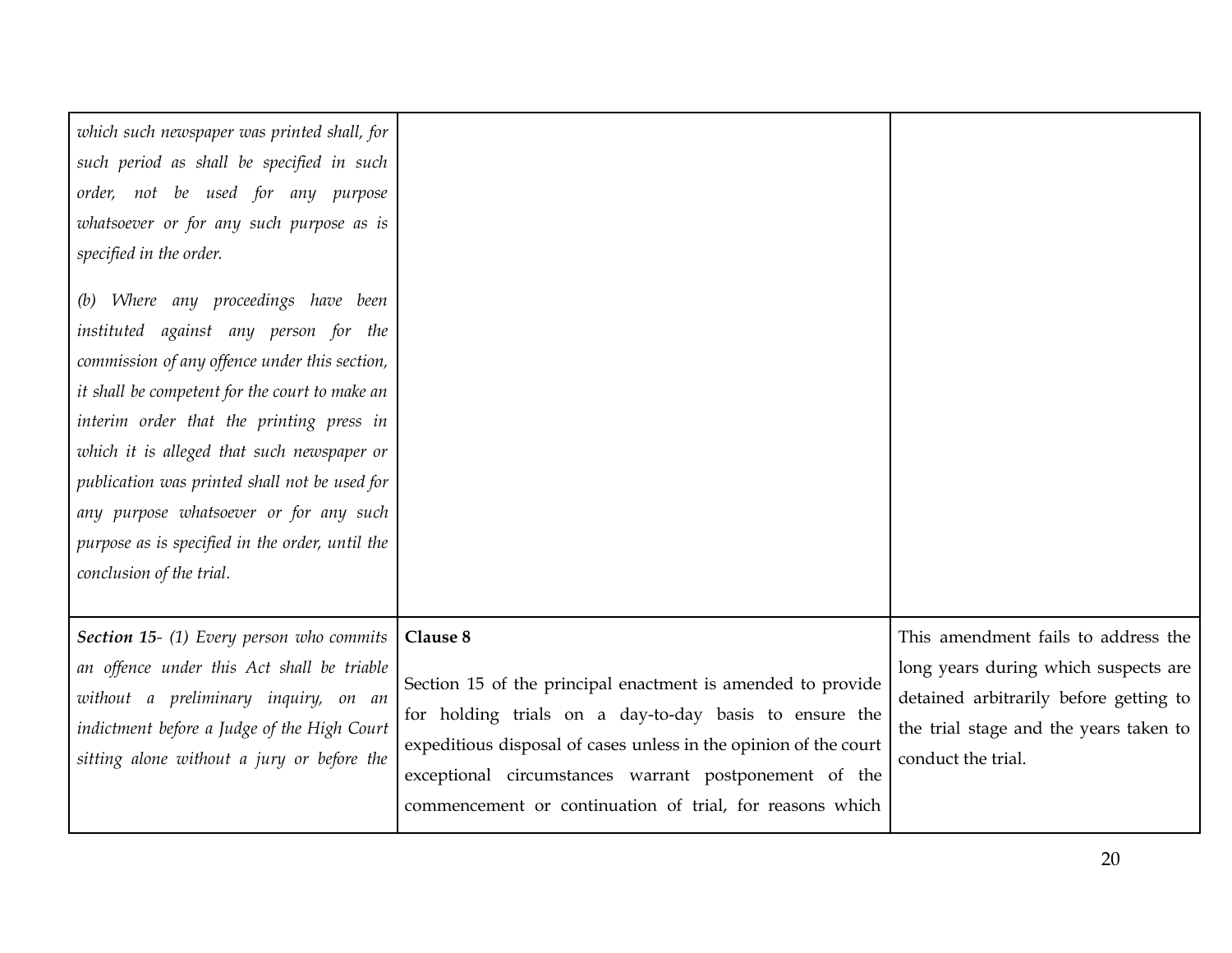| High Court at Bar by three Judges without a $\vert$ shall be recorded by court.                                                                                                                                                          | amendments<br>Similar<br>have<br>been                                                                                                                                                                                                                |
|------------------------------------------------------------------------------------------------------------------------------------------------------------------------------------------------------------------------------------------|------------------------------------------------------------------------------------------------------------------------------------------------------------------------------------------------------------------------------------------------------|
| jury, as may be decided by the Chief Justice.                                                                                                                                                                                            | brought in other laws with limited                                                                                                                                                                                                                   |
| The provisions of sections 450 and 451 of the<br>Code of Criminal Procedure Act, No. 15 of<br>1979, shall, mutatis mutandis, apply to the<br>trial of offences under this Act by the High<br>Court at Bar and to appeals from judgments, | success to expedite trials. Considering<br>the several examples of delays that the<br>judicial system is afflicted with there<br>cannot be any confidence that trials<br>will be concluded in a timely manner.<br>Speedy and effective conducting of |
| sentences and orders pronounced at any such<br>trial held by the High Court at Bar.                                                                                                                                                      | trials requires, apart from modalities<br>day-to-day<br>trial,<br>οf<br>serious<br>a                                                                                                                                                                 |
| (2) Upon the indictment being received in                                                                                                                                                                                                | commitment to a practical case                                                                                                                                                                                                                       |
| the High Court against any person in respect                                                                                                                                                                                             | management system. <sup>16</sup>                                                                                                                                                                                                                     |
| of any offence under this Act or any offence                                                                                                                                                                                             |                                                                                                                                                                                                                                                      |
| to which the provisions of section 23 shall<br>apply, the court shall, in every case, order the<br>remand of such person until the conclusion                                                                                            | This amendment makes no efforts to<br>address the abuses enabled by Section<br>15A. Section 15A allows the Secretary                                                                                                                                 |
| of the trial.                                                                                                                                                                                                                            | of Defence to exercise power over a                                                                                                                                                                                                                  |
| Section 15A-(1) Where any person is on<br>remand under the provisions of subsection                                                                                                                                                      | person even after the person is<br>remanded to judicial custody. This                                                                                                                                                                                |
| of section 15, or section 19 (a),<br>(2)                                                                                                                                                                                                 | provision gives discretion to the<br>Secretary of Defence to determine the                                                                                                                                                                           |

<sup>&</sup>lt;sup>16</sup> 'Initial reactions to PTA Amendment Bill: Failure to reform', The Morning (30th January 2022) <https://www.themorning.lk/initial-reactions-to-pta-amendment-bill-failure-to-reform/>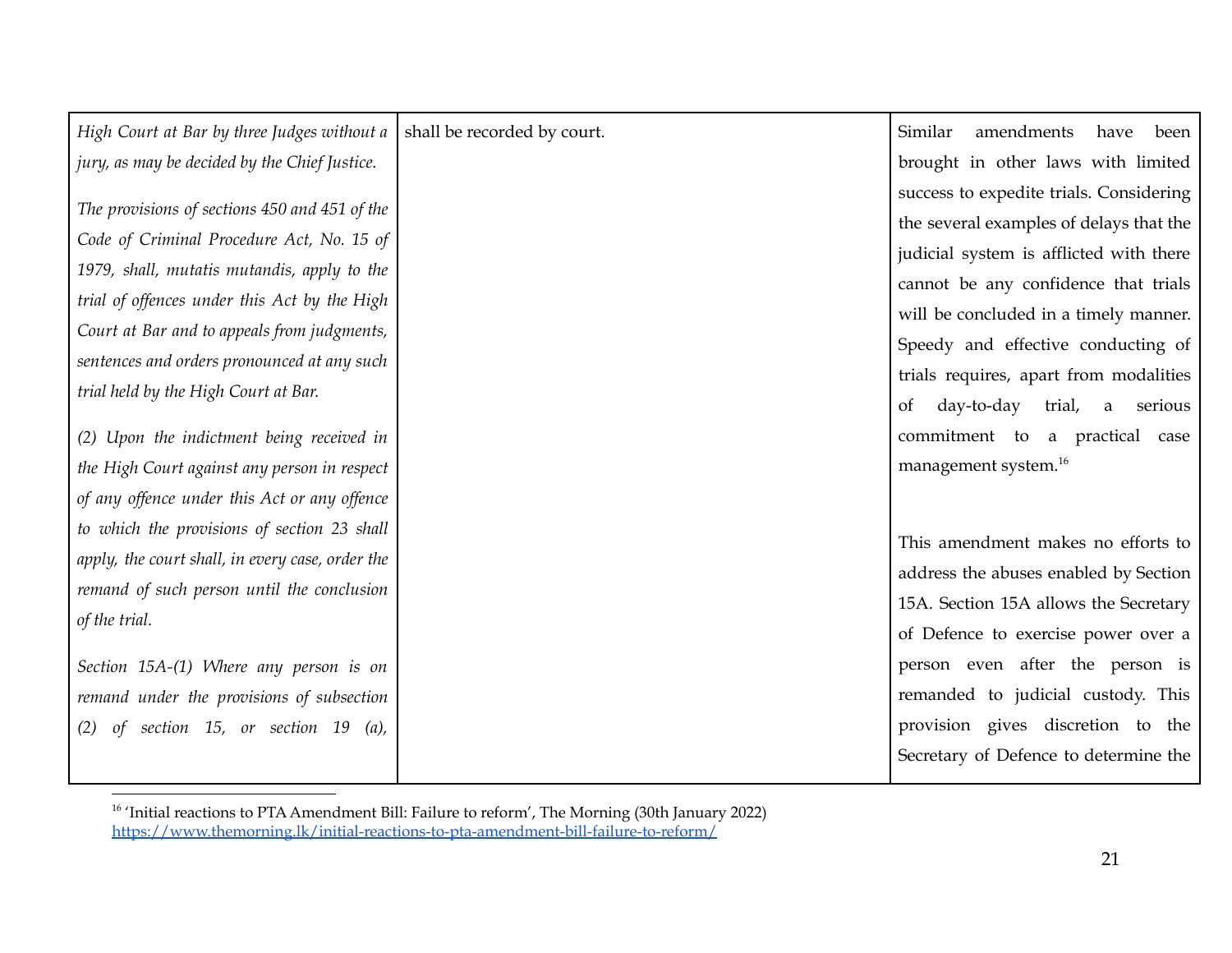notwithstanding any other provision of this Act or any other law, the Secretary to the Ministry of the Minister in charge of the subject of Defense may, if he is of opinion that it is necessary or expedient so to do, in the interests of national security or public order, make Order, subject to such directions as may be given by the High Court to ensure a fair trial of such person, that such person be kept in the custody of any authority, in such place and subject to such conditions as may be determined by him having regard to *s u c h i n t e re s t s.* ming any other provision of this<br>
y other law, the Secretary to the<br>
Defense may, if he is of opinion<br>
Defense may, if he is of opinion<br>  $P$ <br>
Defense may, if he is of opinion<br>
eccessary or expedient so to do, in<br>
the Corde

(2) Any Order made under subsection (1) shall be communicated to the High Court and to the Commissioner of Prisons and it shall be the duty of such Commissioner, to deliver the custody of such person to the authority specified in such order and the provisions of the Prisons Ordinance shall cease to apply in relation to the custody of *such persor* 

lace of detention even after a person has been remanded if the Secretary deems it "necessary or expedient...in the interests of national security". The wide powers given to the Secretary allow him to order that the person "be kept in the custody of any authority, in such place and subject to such conditions as may be determined by him having regard to such interests". This section does not set out any criteria for making this determination, and the decision is not subject to judicial review since the order is only required to be "communicated to the High Court and to the Commissioner of Prisons".

According to a Prison Study by the HRCSL, there were prisoners who informed the Commission that they had been detained at various places of detention, such as Boossa and the TID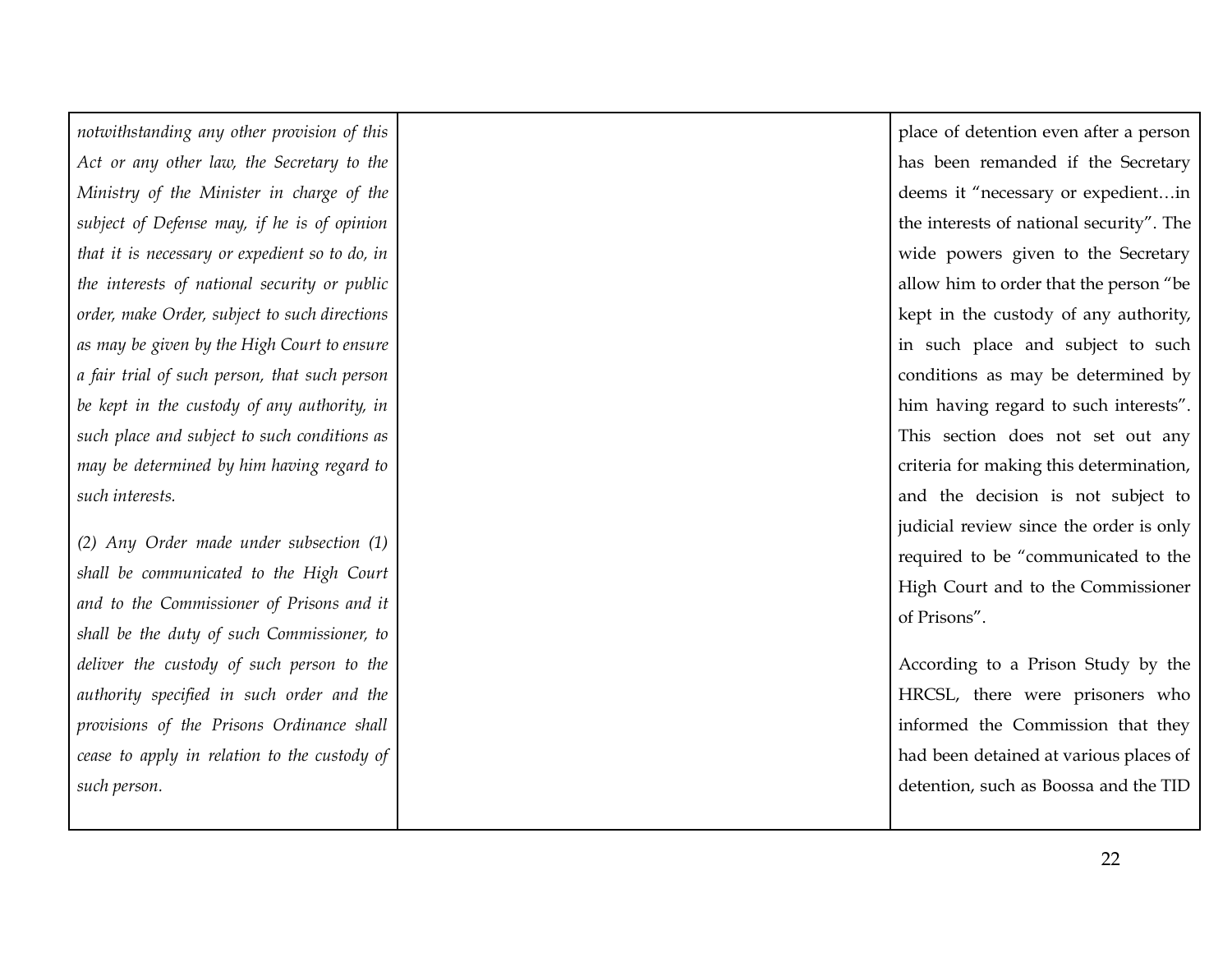|  | sixth floor, under this provision where       |
|--|-----------------------------------------------|
|  | they were subjected to torture. <sup>17</sup> |
|  |                                               |
|  | A common pattern that was observed            |
|  | in the case of all detainees is that they     |
|  | were transferred to different places of       |
|  | detention, about which they stated            |
|  | their families were not informed,             |
|  | which would result in family                  |
|  | members travelling from place to              |
|  | place. As such, many inmates would            |
|  | be deprived of contact with their             |
|  | family and legal representative while         |
|  | in police custody. Additionally, this         |
|  | also creates space for torture and            |
|  | enforced disappearances. <sup>18</sup>        |
|  |                                               |
|  | The proposed amendment also does              |
|  | not provide for a clear provision for         |
|  | the High Court to grant bail to an            |
|  |                                               |

<sup>&</sup>lt;sup>17</sup> Human Rights Commission of Sri Lanka, 'Prison Study by the Human Rights Commission of Sri Lanka' December 2020, available at [<https://www.hrcsl.lk/wp-content/uploads/2020/01/Prison-Report-Final-2.pdf](https://www.hrcsl.lk/wp-content/uploads/2020/01/Prison-Report-Final-2.pdf)> accessed October 25 2021.

<sup>&</sup>lt;sup>18</sup> Human Rights Commission of Sri Lanka, 'Prison Study by the Human Rights Commission of Sri Lanka' December 2020, available at [<https://www.hrcsl.lk/wp-content/uploads/2020/01/Prison-Report-Final-2.pdf](https://www.hrcsl.lk/wp-content/uploads/2020/01/Prison-Report-Final-2.pdf)> accessed October 25 2021.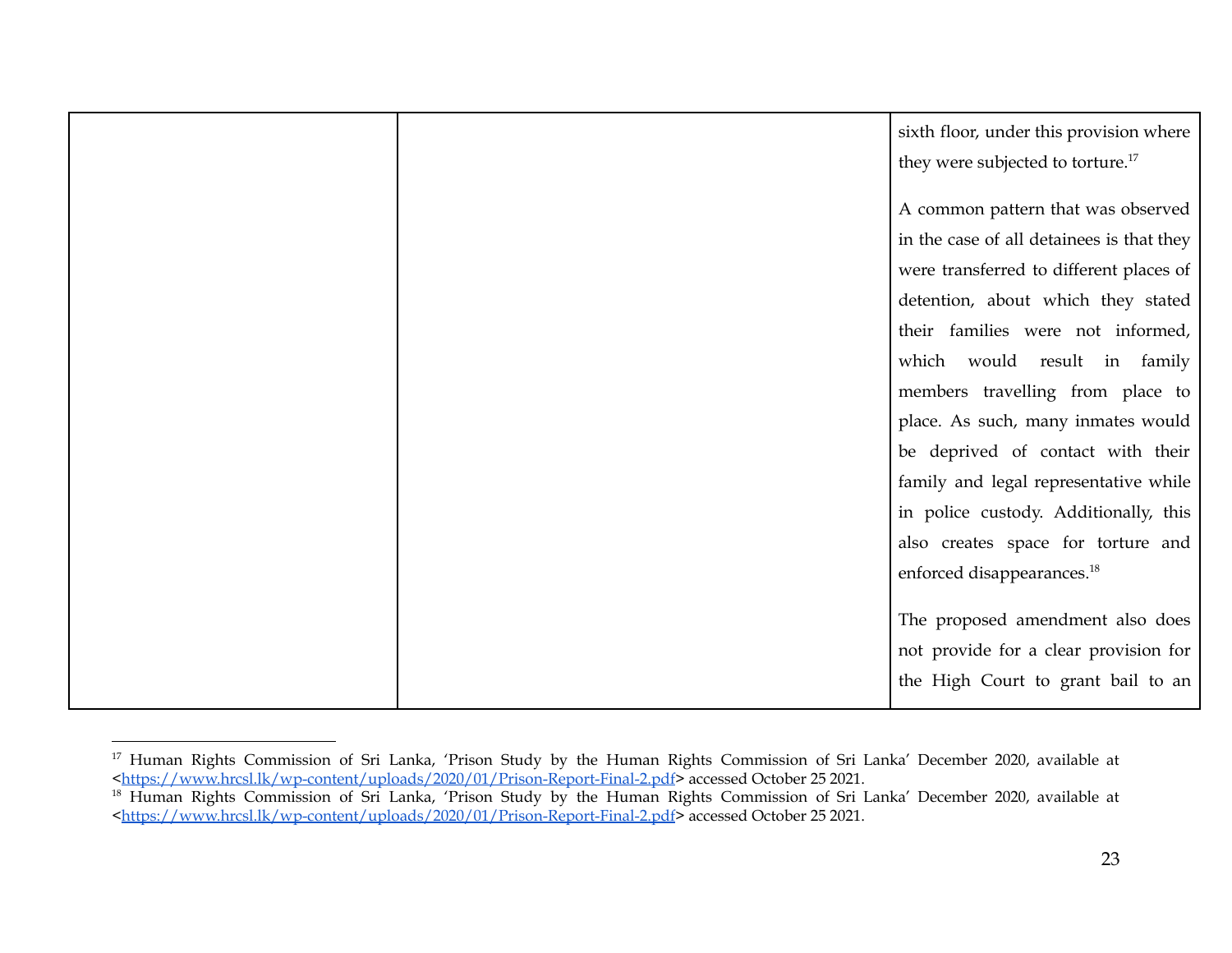|                          |                                                                                                                                                                                                                                                                                                                                                                                                                                                                                                                                                                                                                                                                                                                                                                                                                                                                                                                                                        | accused during trial where the trial<br>has commenced within twelve months<br>of such person being arrested.                                                                                                                                                                                                                                                                                                                                                                                                                                                                                                                                                                                                                                               |
|--------------------------|--------------------------------------------------------------------------------------------------------------------------------------------------------------------------------------------------------------------------------------------------------------------------------------------------------------------------------------------------------------------------------------------------------------------------------------------------------------------------------------------------------------------------------------------------------------------------------------------------------------------------------------------------------------------------------------------------------------------------------------------------------------------------------------------------------------------------------------------------------------------------------------------------------------------------------------------------------|------------------------------------------------------------------------------------------------------------------------------------------------------------------------------------------------------------------------------------------------------------------------------------------------------------------------------------------------------------------------------------------------------------------------------------------------------------------------------------------------------------------------------------------------------------------------------------------------------------------------------------------------------------------------------------------------------------------------------------------------------------|
| No comparative provision | Clause 10<br>Inserted is a new section; 15B to make provision for granting of<br>bail to persons in remand or in detention.<br>Notwithstanding anything to the contrary in the provisions of<br>this Act, if the trial against a person remanded or detained<br>under this Act has not commenced after the expiration of<br>twelve months, from the date of arrest, the Court of Appeal<br>may release such person on bail, upon an application in that<br>behalf, made by the suspect or an Attorney- at-Law on his<br>behalf:<br>Provided however, the preceding provisions of this section<br>shall not preclude the High Court from making an order to<br>remand any person under subsection (2) of section 15, until<br>conclusion of the trial:<br>Provided further, where the trial against an accused in respect<br>of whom the indictment has been forwarded and filed in the<br>High Court, has not commenced after the expiration of twelve | The effectiveness of this proposed<br>clause is undermined by the proviso<br>to the same clause stating that the<br>State has the power to secure an order<br>from the High Court to keep the<br>person in remand custody till the<br>conclusion of the trial. Yet another<br>provision within the same clause<br>states that once 12 months has passed<br>after an indictment has been served<br>and if the trial is not commenced, that<br>bail can be sought.<br>This is an extremely ineffective clause<br>because all the State is required to do<br>to ensure that this suspect cannot<br>make an application for bail is to<br>commence the trial, meaning conduct<br>at least one day of trial within the<br>given 12 months. These provisions are |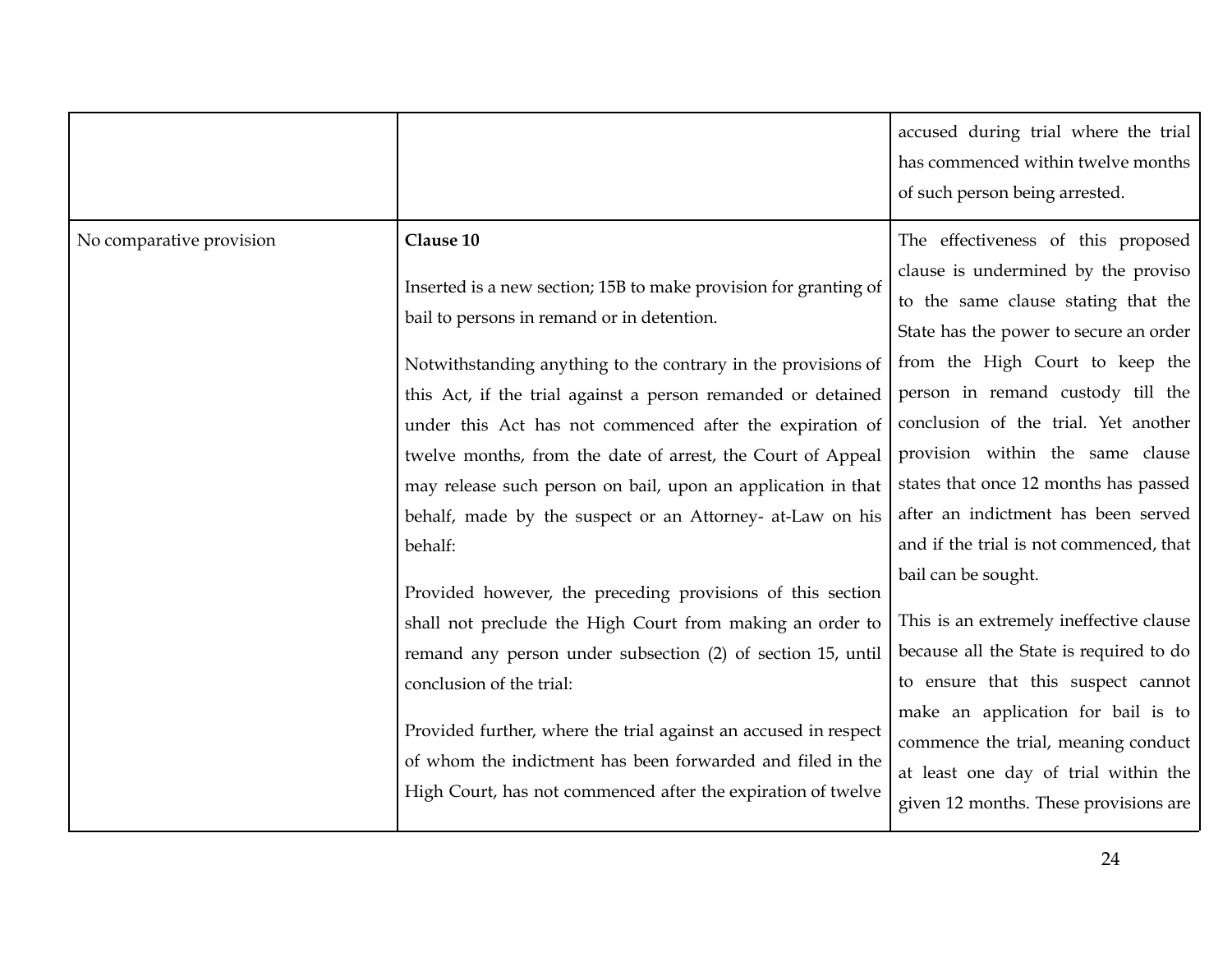| months from the date of such filing, the High Court may         | completely ineffective and provide the   |
|-----------------------------------------------------------------|------------------------------------------|
| consider to release such person on bail, upon an application in | State with all the leverage needed to    |
| that behalf made by the accused or an Attorney- at-Law on his   | keep persons in remand custody for       |
| behalf.                                                         | extended periods of time. <sup>19</sup>  |
|                                                                 |                                          |
|                                                                 | This clause specifically retains the     |
|                                                                 | authority of the High Court to remand    |
|                                                                 | the accused until the conclusion of the  |
|                                                                 | trial. Despite the Attorney General      |
|                                                                 | consenting to bail, once the indictment  |
|                                                                 | is received by the High Court, a strict  |
|                                                                 | application of Section 15(2) makes it    |
|                                                                 | mandatory for the judge to remand        |
|                                                                 | the accused until the conclusion of the  |
|                                                                 | trial. This was demonstrated most        |
|                                                                 | recently when the Puttalam High          |
|                                                                 | Court rejected the bail application      |
|                                                                 | filed by Attorney-at-Law Hejaaz          |
|                                                                 | Hizbullah, who was arrested under        |
|                                                                 | the provisions of the PTA. The           |
|                                                                 | would<br>situation<br>have<br>been<br>no |
|                                                                 |                                          |

<sup>&</sup>lt;sup>19</sup> 'Initial reactions to PTA Amendment Bill: Failure to reform', The Morning (30th January 2022) <https://www.themorning.lk/initial-reactions-to-pta-amendment-bill-failure-to-reform/>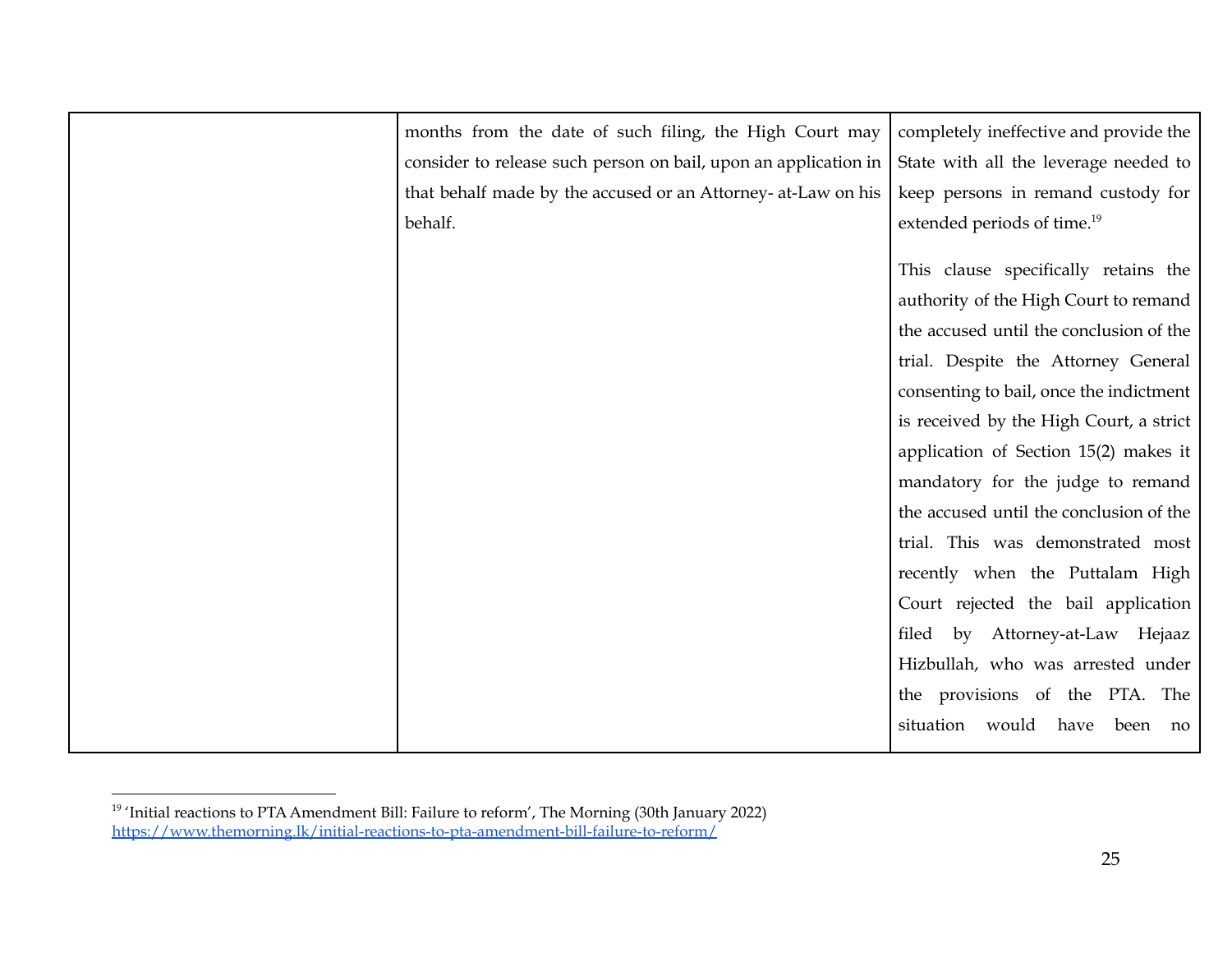|                                                    |                                                      | different under an amended PTA as<br>envisaged by the Bill. <sup>20</sup> |
|----------------------------------------------------|------------------------------------------------------|---------------------------------------------------------------------------|
| <b>Section 19-</b> Notwithstanding the provisions  | Clause 11                                            |                                                                           |
| of any other written law                           | Section 19(b) of the principal enactment is repealed |                                                                           |
| (a) every person convicted by any court of $\vert$ | consequential to the repeal of Section 14.           |                                                                           |
| offence<br>under this Act shall,<br>any            |                                                      |                                                                           |
| notwithstanding that he has lodged a               |                                                      |                                                                           |
| petition of appeal against his conviction or       |                                                      |                                                                           |
| the sentence imposed on him, be kept on            |                                                      |                                                                           |
| remand until the determination of the appeal;      |                                                      |                                                                           |
| (b) any order made under the provisions of         |                                                      |                                                                           |
| (4)<br>of section 14 shall,<br>subsection          |                                                      |                                                                           |
| notwithstanding any appeal made against            |                                                      |                                                                           |
| such order, continue in force until the            |                                                      |                                                                           |
| determination of such appeal:                      |                                                      |                                                                           |
| Provided, however, that the Court of Appeal        |                                                      |                                                                           |
| may in exceptional circumstances release on        |                                                      |                                                                           |
| bail any such person referred to in paragraph      |                                                      |                                                                           |
| (a) subject to such conditions as the Court of     |                                                      |                                                                           |

<sup>&</sup>lt;sup>20</sup> See Twitter, <https://twitter.com/GehanDG/status/1487326642963890187>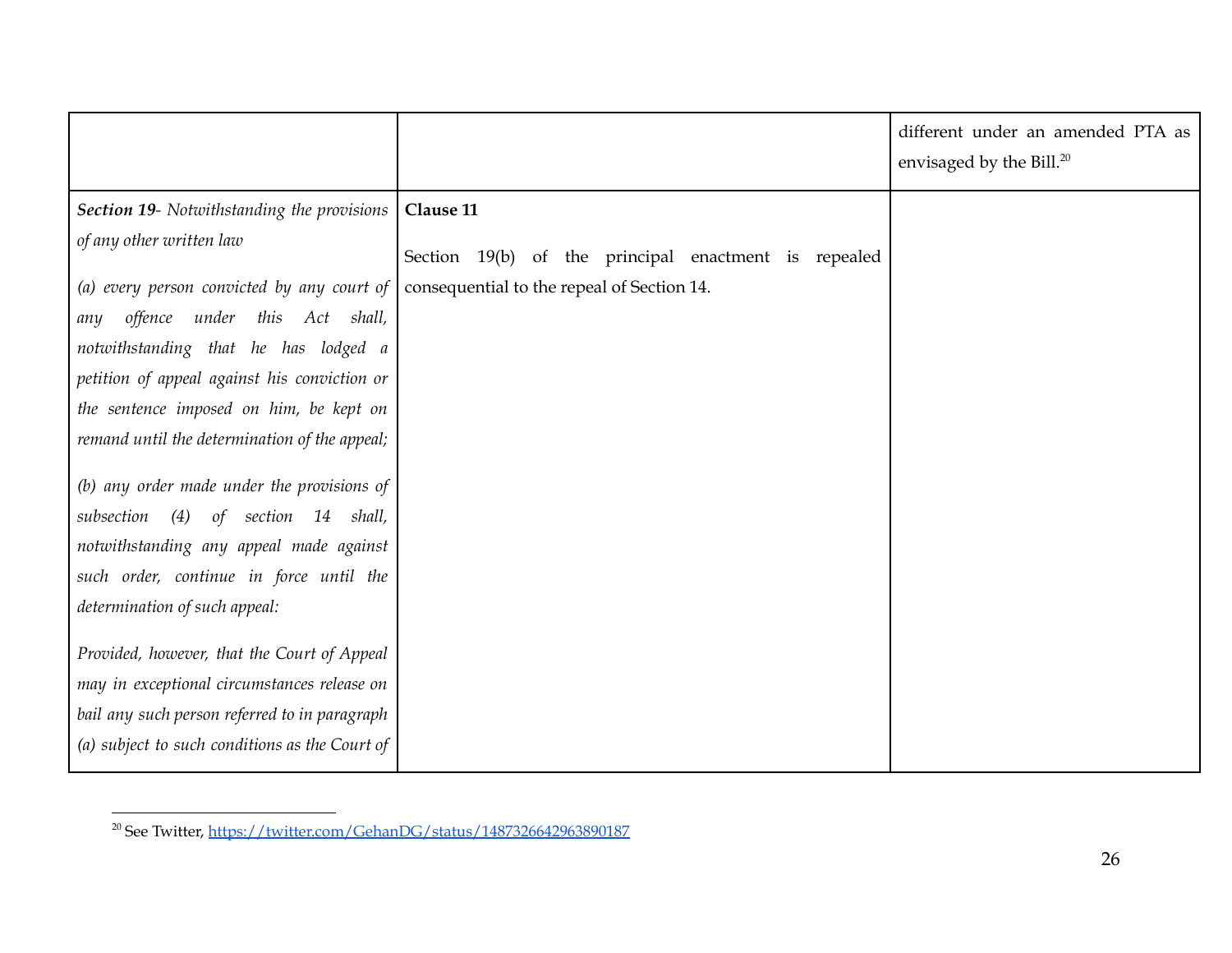| Appeal may deem fit, or vary or suspend any<br>order referred to in paragraph (6).                                                                                                                                                                                                                                     |                                                                                                                                                                                                                                                                                                                                                                                   |                                                                                                                                                                                                                                          |
|------------------------------------------------------------------------------------------------------------------------------------------------------------------------------------------------------------------------------------------------------------------------------------------------------------------------|-----------------------------------------------------------------------------------------------------------------------------------------------------------------------------------------------------------------------------------------------------------------------------------------------------------------------------------------------------------------------------------|------------------------------------------------------------------------------------------------------------------------------------------------------------------------------------------------------------------------------------------|
| Section 26- No suit, prosecution or other<br>proceeding, civil or criminal, shall lie against<br>any officer or person for any act or thing in<br>good faith done or purported to be done in<br>pursuance or supposed pursuance of any<br>order made or direction given under this Act.<br>Section 31 - Interpretation | Clause 12<br>Section 26 of the principal enactment is repealed and a new<br>section inserted to make provision to question under Article<br>126 or 140 of the Constitution, an Order made or direction<br>given under the PTA, despite the protection afforded to<br>officers for any act or thing done or purported to be done in<br>good faith.<br>Clause 13                    | Apart from enabling judicial review of<br>administrative action under the PTA,<br>the lack of parliamentary oversight in<br>the operation of the Act has also been<br>highlighted as a cause for its abuse by<br>successive governments. |
|                                                                                                                                                                                                                                                                                                                        | Section 31 of the principal enactment is amended to remove<br>the definitions of "newspaper" and "printing press" and to<br>include a new definition for the term "torture".<br>"torture" shall have the same meaning assigned to such<br>expression under the Convention Against Torture and other<br>Cruel, Inhumane or degrading Treatment or Punishment Act,<br>No.22 of 1994 |                                                                                                                                                                                                                                          |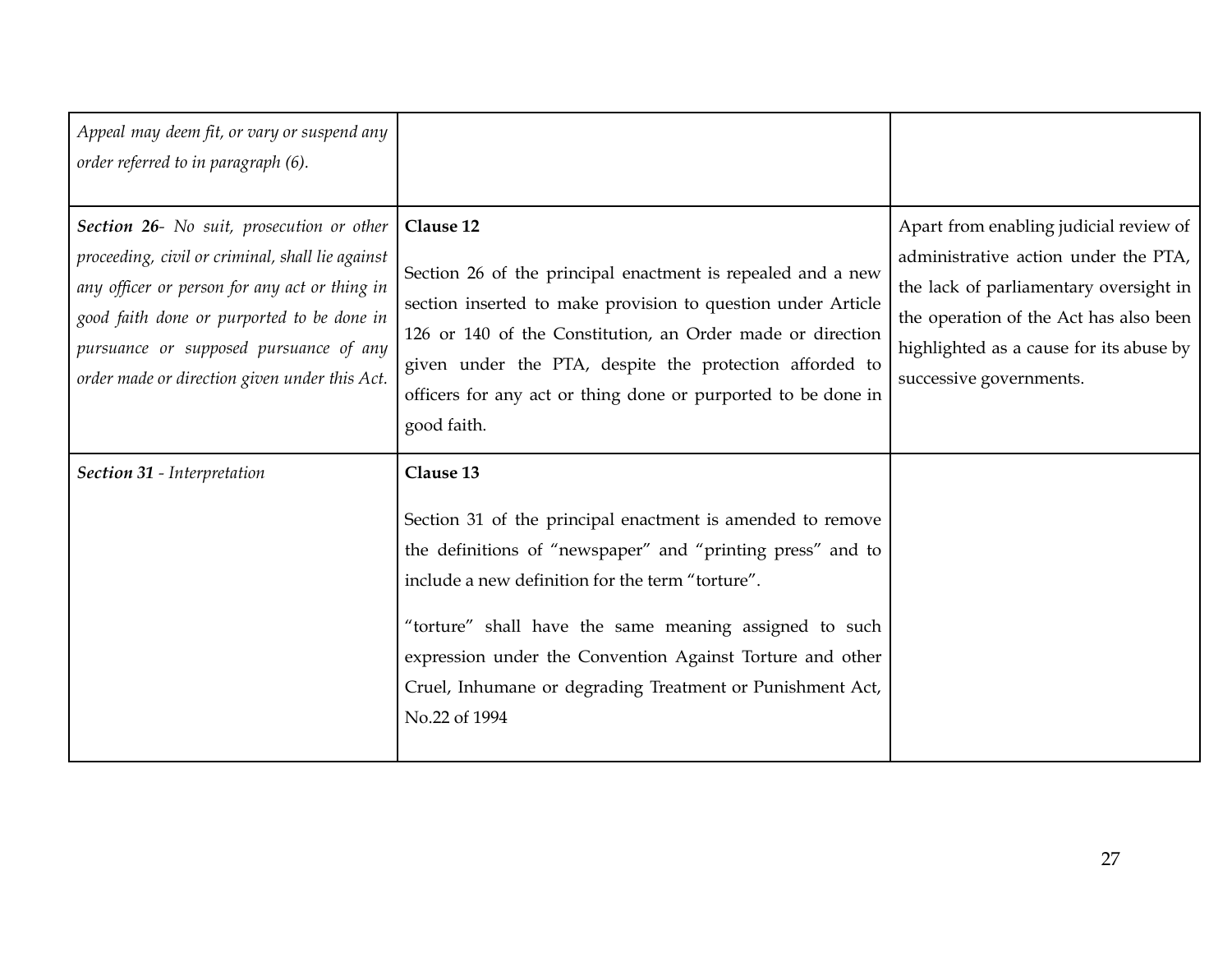#### **Part II - History, Criticism and Concerns**

The PTA enacted as a temporary piece of legislation in 1979 was later retained to become a permanent feature of Sri Lanka's criminal justice system.<sup>21</sup> Many of its provisions have been widely criticized as denying the minimal safeguards required within a criminal justice system and it has been observed that the PTA has been used to 'commit some of the worst human rights violations, including widespread torture and arbitrary detention, particularly targeting minorities and to suppress dissent'.<sup>22</sup> There has been increased use of the PTA following the Easter Sunday Attacks of 2019 and many of the instances where arrests and detentions have been made under the PTA demonstrate the issues and concerns consistently raised by civil society and others.

The Supreme Court of Sri Lanka has pointed out that several provisions of the PTA are inconsistent with the provisions of the Constitution of Sri Lanka. In *Weerawansa v Attorney General* (2000) 1 SriLR 387, Justice Mark Fernando observed,

"When the PTA Bill was referred to this court, the court did not have to decide whether or not any of those provisions constituted reasonable restrictions on Articles 12 (1), 13 (1) and 13 (2) permitted by Article 15 (7) (in the interests of national security etc), because the court was informed that it had been decided to pass the Bill with two-thirds majority (SC SD No. 7/79, 17.7.79). The PTA was enacted with two-thirds majority, and accordingly, in terms of Article 84, PTA became law *despite many inconsistencies with the constitutional provisions."* (at pp.394-395, emphasis added)"

The constitutional provisions mentioned by Justice Fernando are some of the most important fundamental rights guaranteed by the Constitution, including the right to

<sup>&</sup>lt;sup>21</sup> Amnesty International, 'Countering Terrorism at the Expense of Human Rights: Concerns with Sri Lanka's Counter Terrorism Bill', January 2019, available at

<sup>&</sup>lt;https://www.amnesty.org/en/documents/asa37/9770/2019/en/> accessed October 25 2021.

 $22$  Former UN Special Rapporteur on the promotion and protection of human rights while countering terrorism, Ben Emmerson.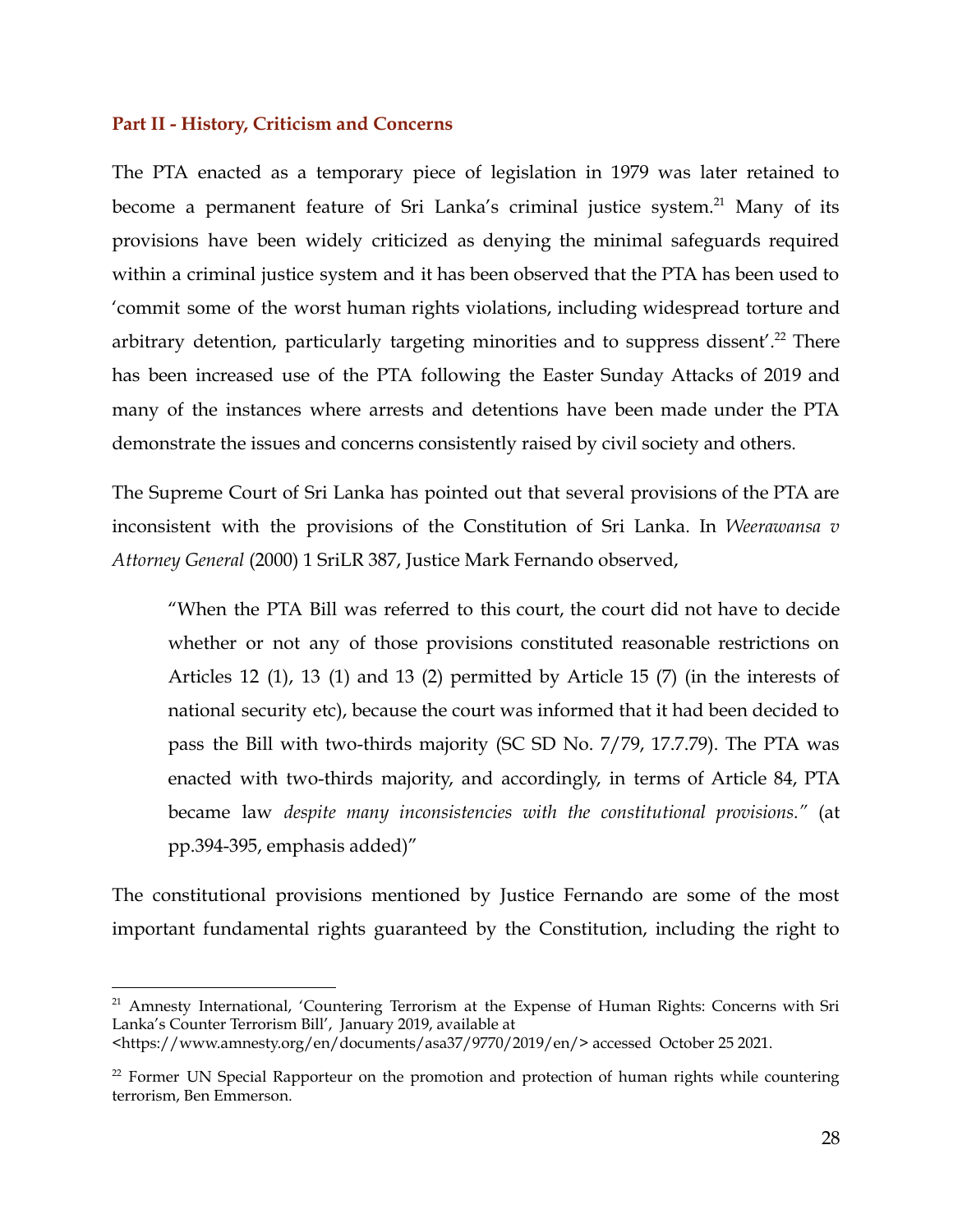equality (Article 12 (1)) and the freedom from arbitrary arrest, detention and punishment (Articles 13 (1) and (2)).

Further, in *Maridas v The State* (1995) 1 SriLR 96, it was stated that Section 16 of the PTA is an exception to provisions governing confessions in the Evidence Ordinance.

"Therefore, as pointed out by the learned President's Counsel it was all the more necessary that there should be some safeguards to be adhered to when recording such a confession. Unfortunately, there are no such provisions in the Prevention of Terrorism (Temporary Provisions) Act. As submitted by the learned Deputy Solicitor-General even the recording of a confession under Section 16 of said Act has to be done by recourse to sections 109 and 110 of the Code of Criminal Procedure Act, No. 15 of 1979. Therefore, when a Court is called upon to give a ruling regarding the voluntariness of a confession recorded under Section 16 of the Prevention of Terrorism (Temporary Provisions) Act it is of utmost importance to examine and evaluate the evidence so as to guarantee to the accused person in criminal proceedings absolute fairness."

CPA has raised continuous concerns about the various abuses and human rights violations permitted and even encouraged by the provisions of the PTA.<sup>23</sup>

CPA has consistently maintained the need to repeal the PTA and replace it with counter-terrorism legislation in line with international best practices and the international human rights law obligations as well as the Constitution of Sri Lanka. The sweeping powers given to the executive by the PTA are in the nature of emergency powers, but the exercise of those powers is independent of and not subject to even the limited oversight framework of conventional emergency powers, such as proclamation

 $23$  Brief Submission (Update) by the Centre for Policy Alternatives, February 2020

[https://tbinternet.ohchr.org/Treaties/CCPR/Shared%20Documents/LKA/INT\\_CCPR\\_ICO\\_LKA\\_41638](https://tbinternet.ohchr.org/Treaties/CCPR/Shared%20Documents/LKA/INT_CCPR_ICO_LKA_41638_E.pdf) [\\_E.pdf](https://tbinternet.ohchr.org/Treaties/CCPR/Shared%20Documents/LKA/INT_CCPR_ICO_LKA_41638_E.pdf) ; Submission by the Centre for Policy Alternatives regarding Sri Lanka's Response to the List of Issues Adopted

[https://tbinternet.ohchr.org/Treaties/CCPR/Shared%20Documents/LKA/INT\\_CCPR\\_CSS\\_LKA\\_18292](https://tbinternet.ohchr.org/Treaties/CCPR/Shared%20Documents/LKA/INT_CCPR_CSS_LKA_18292_E.pdf) [\\_E.pdf](https://tbinternet.ohchr.org/Treaties/CCPR/Shared%20Documents/LKA/INT_CCPR_CSS_LKA_18292_E.pdf)